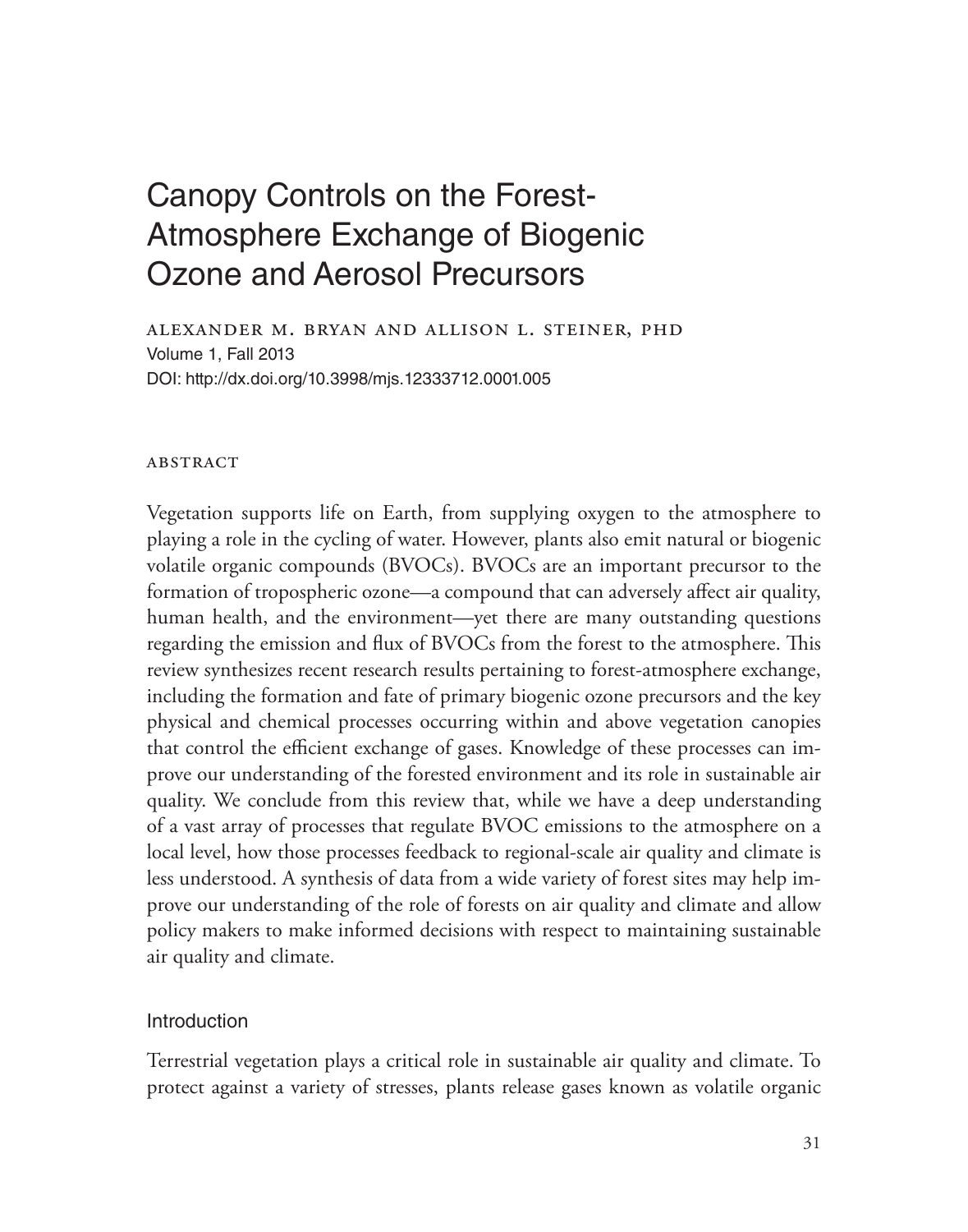compounds (VOCs), which impact air quality and climate indirectly as precursors of ozone  $(O_3)$  (Logan 1985) and particulate matter (Carlton, Wiedinmyer, and Kroll 2009; Hallquist et al. 2009). While beneficial in the upper atmosphere for protecting life on Earth from solar ultraviolet radiation, ozone is toxic to humans and plants and thus undesirable in large amounts near the Earth's surface. Particulate matter reflects sunlight back to space, resulting in a cooler climate; it also contains pollutants that induce respiratory problems in humans.

Biogenic VOCs (BVOCs) emitted naturally from vegetation account for more than 80% of the global VOC budget (Guenther et al. 2006) and thus have the potential to affect air quality on a global scale. However, ozone formation requires an additional precursor of primarily anthropogenic origin (Logan 1985); thus, unsustainable air quality problems are most frequent in heavily populated and industrialized urban centers (Carslaw and Carslaw 2001). BVOCs can aggravate regional air quality problems, as observed in vegetated urban areas like Atlanta (Chameides et al. 1988) and in forests downwind of urban areas (Carroll, Bertman, and Shepson 2001; Sillman et al. 2002; Day et al. 2009; Bryan et al. 2012). As urbanization continues, ozone problems are expected to rise unless regulations on anthropogenic emissions are implemented (Bloomer et al. 2009). In addition, climate and landuse change are expected to exacerbate global ozone- and aerosol-induced air quality problems by enhancing VOC emissions (Steiner et al. 2006; Heald et al. 2008). Deforestation and land-use change associated with urban and agricultural expansion, however, will reduce BVOC emissions globally (Heald et al. 2008). Despite these changes in BVOC levels from human activity, ozone concentrations may increase or decrease depending anthropogenic precursors (Steiner et al. 2006). Understanding the complex interplay between biogenic and anthropogenic ozone precursors is critical for implementing effective policy legislation aimed at mitigating ozone problems.

While we understand the potential impacts of climate, land use, and social change on future air quality qualitatively, an improved understanding of the role of biogenic VOCs in ozone formation is needed to provide policy makers with an accurate, quantitative assessment of future change to better inform policy decisions. Models adequately simulate ozone formation in urban areas, where ozone concentrations can reach unsustainable levels due to anthropogenic emissions from industrial activity (Sillman 1999; Carslaw and Carslaw 2001). However, model applications to remote vegetated environments reveal gaps in our understanding of the role of VOCs in the formation of ozone and particulate matter (Lelieveld et al. 2008; Ganzeveld et al. 2008). These findings suggest that more VOC oxidation and thus more ozone formation may occur in forest environments than is presently simulated, which leads to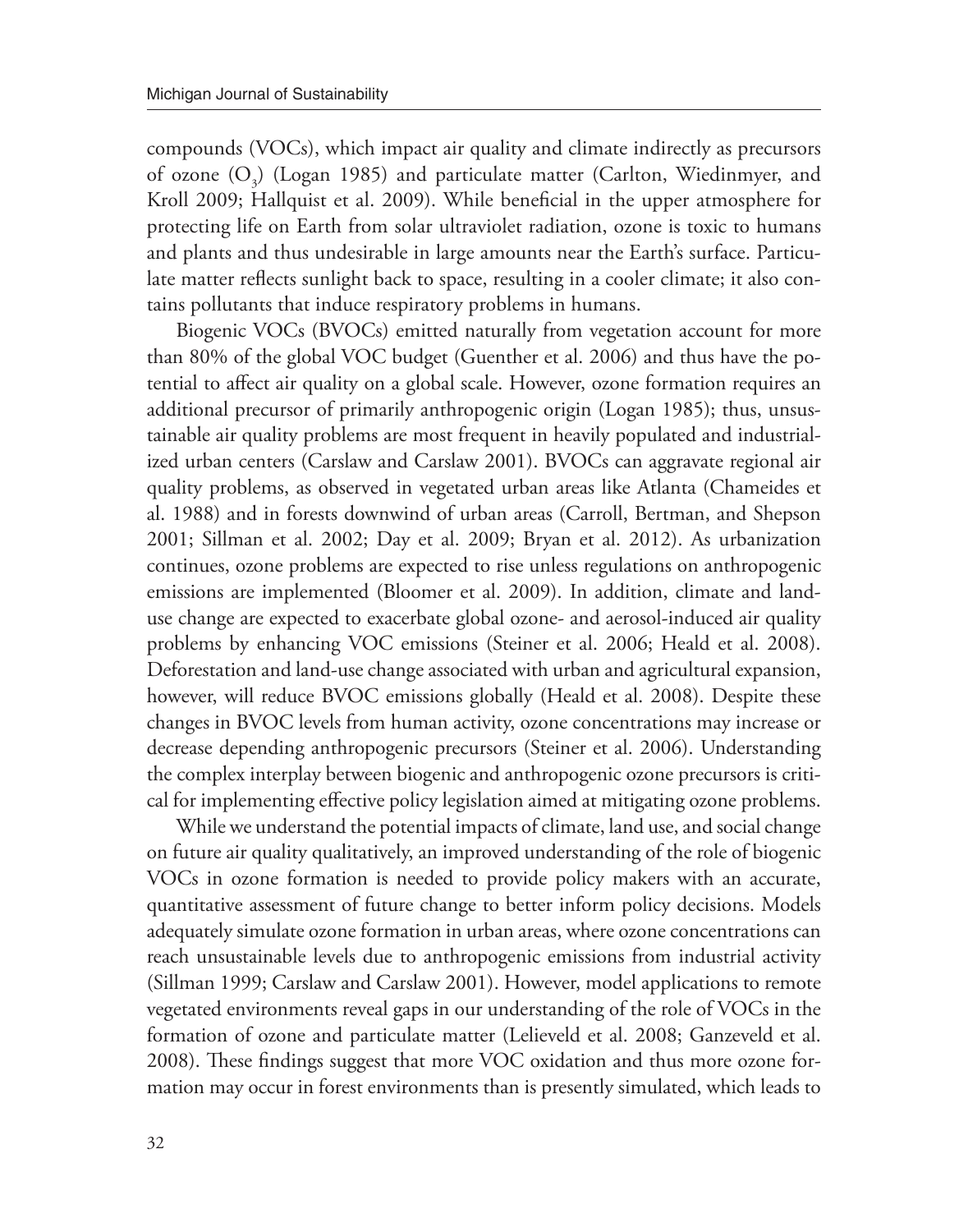inaccurate projections of future air quality and climate that may misinform pollution mitigation legislation. Improving our understanding of the role of biogenic VOCs in ozone and particular matter formation requires an improved understanding of the physical and chemical processes occurring within and above forest canopies that influence VOC concentrations and exchange across the forest-atmosphere boundary.

The extent to which BVOCs can interact with anthropogenic ozone precursors to influence regional ozone problems depends on how much VOC escapes the canopy in a process known as forest-atmosphere exchange. Several physical and chemical processes occurring within and above forest canopies control the exchange of BVOCs into the atmosphere. This review offers a characterization of these processes and the need for future research. In the next section, we describe the individual processes that drive the production, removal, and movement of BVOCs within and above the forest canopy. Then we synthesize a suite of recent observational field campaigns and modeling studies to summarize the current knowledge of the processes and their influence on BVOC concentrations and fluxes out of the forest canopy. Finally, we offer directions for future research that would enhance our understanding of exchange across the canopy-atmosphere interface and its role in sustainable air quality.

# Canopy Processes and Their Effects on BVOCs

Exchange of BVOCs across the forest-atmosphere boundary is controlled by the interactions between the vegetation and the surrounding air. Leaves in the canopy emit and take up gases directly, and the fate of these compounds in the atmosphere is affected by photochemical destruction and transport within and out of the canopy airspace. These processes (emission, deposition, chemistry, and turbulent transport) are the primary controls on forest-atmosphere exchange. Emission and deposition denote fluxes into and out of the atmosphere, respectively. After emission, chemistry in the atmosphere drives the transformation of BVOCs to ozone. Once BVOCs are emitted from the canopy foliage, atmospheric turbulence transports and mixes them within the atmospheric boundary layer.

# *BVOC Emission from Vegetation Foliage*

Plants generate terpenes—a class of BVOC of the form  $\rm C_{5x}H_{8x}$  (e.g.,  $\rm C_{5}H_{8}$ ,  $\rm C_{10}H_{16}$ , etc.)—for a variety of physiological purposes (Fuentes et al. 2000; Sharkey, Wiber-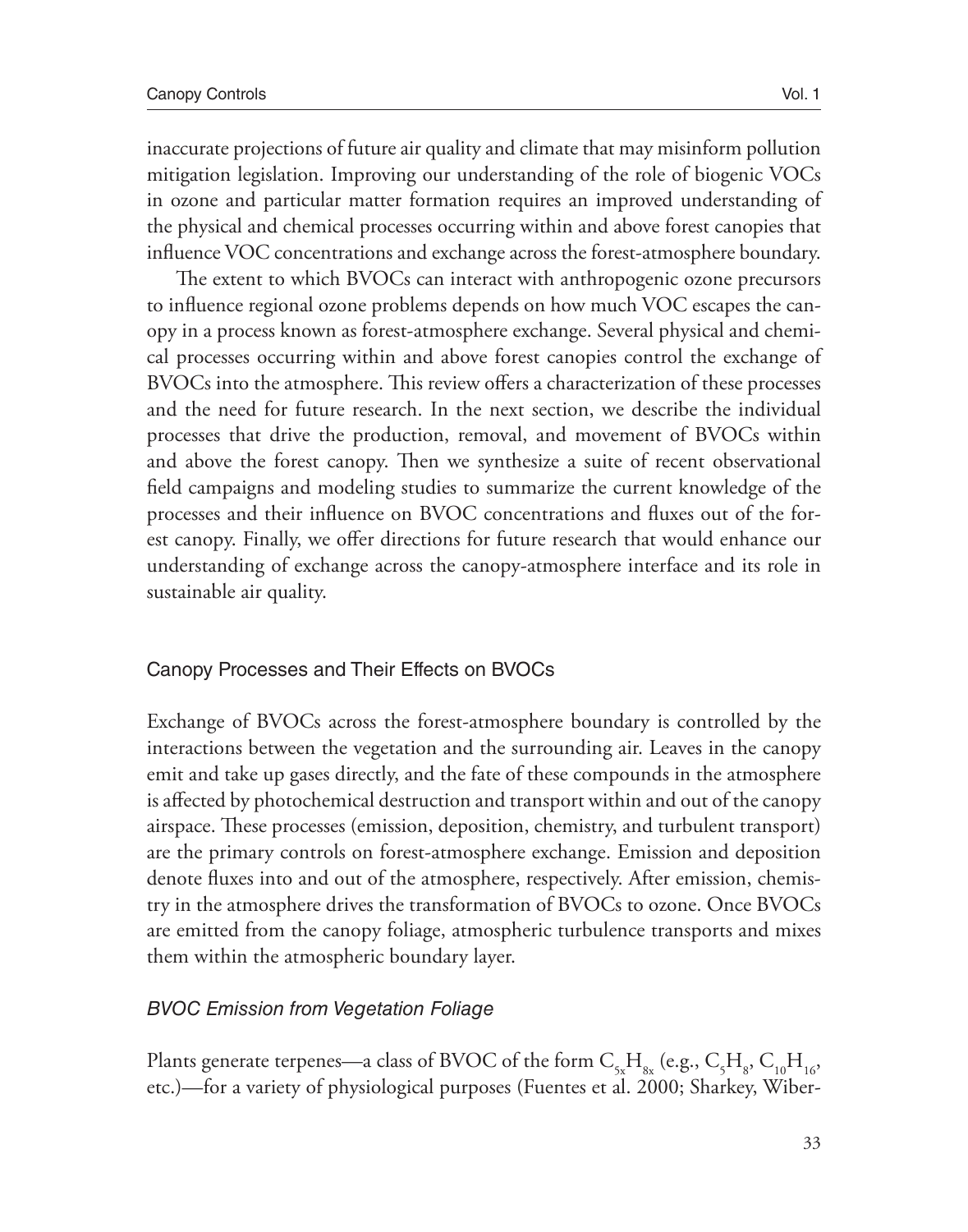ley, and Donohue 2008). Isoprene ( $\rm C_{\rm 5H_{\rm 8}}$ , 2-methyl-1,3-butadiene), generated predominantly by broadleaf vegetation such as oak and aspen (Guenther, Zimmerman, and Wildermuth 1994; Kesselmeier and Staudt 1999), is thought to protect leaves against large heat stresses resulting from direct and prolonged exposure to intense sunlight (Sharkey and Singsaas 1995). In addition, isoprene consumes ozone and other reactive oxygen, protecting vegetation against oxidation of foliage tissue (Loreto and Velikova 2001). Needle-leaf vegetation (e.g., pine, spruce, and fir) produce monoterpenes  $(C_{10}H_{16})$  to attract pollinators with their pine scents (Dudareva and Pichersky 2000), defend against insects and other herbivores (Phillips and Croteau 1999), and inhibit growth of competing vegetation within the same nutrient pool (Muller 1966). Larger terpenes (e.g., sesquiterpenes,  $C_{15}H_{24}$ ) formed by plants undergo rapid chemical destruction after being emitted into the atmosphere; thus their degree of influence in gas-phase atmospheric chemistry is not well known. Isoprene and monoterpenes (collectively referred to as isoprenoids) are the focus of most studies, as they are emitted in large quantities and account for 44% and 11% of total global VOC, respectively (Guenther et al. 1995; Steiner and Goldstein 2007). Regionally, however, isoprenoid emission abundances vary by plant species and geographical location due to several variables that control their formation and emission into the atmosphere.

Plants synthesize BVOCs from the carbon gained during photosynthesis at a rate proportional to light and temperature (Fall and Wildermuth 1998; Loreto et al. 1996). Following synthesis, BVOCs vaporize at a temperature-dependent rate and subsequently diffuse across cell membranes and through the leaf pores, or stomates, into the atmosphere (Lerdau, Guenther, and Monson 1997). Isoprene emits promptly after synthesis in the chloroplasts of broadleaves, whereas needleleaf vegetation stores a substantial fraction of monoterpenes in resin vessels (Lerdau, Guenther, and Monson 1997). Accordingly, isoprene emits following its light- and temperature-dependent synthesis rate (Tingey et al. 1979; Monson et al. 1992; Sharkey et al. 1996), whereas monoterpene emissions generally follow their temperature-dependent rate of vaporization (Guenther, Monson, and Fall 1991). Some Mediterranean oaks, however, exhibit a light-dependent monoterpene emission (Loreto et al. 1996). As a result of the light-dependent emission of isoprene, near-canopy concentrations tend to follow the sunlight diel cycle (Figure 1). Other factors such as plant physiology (e.g., stomatal conductance), leaf age, prior temperature history, and soil moisture are also known to affect or control the emission of isoprene and monoterpenes (Fall and Monson 1992; Guenther et al. 2006; Tawfik et al. 2012). Herbivore attack (Phillips and Croteau 1999) or extreme leaf tempera-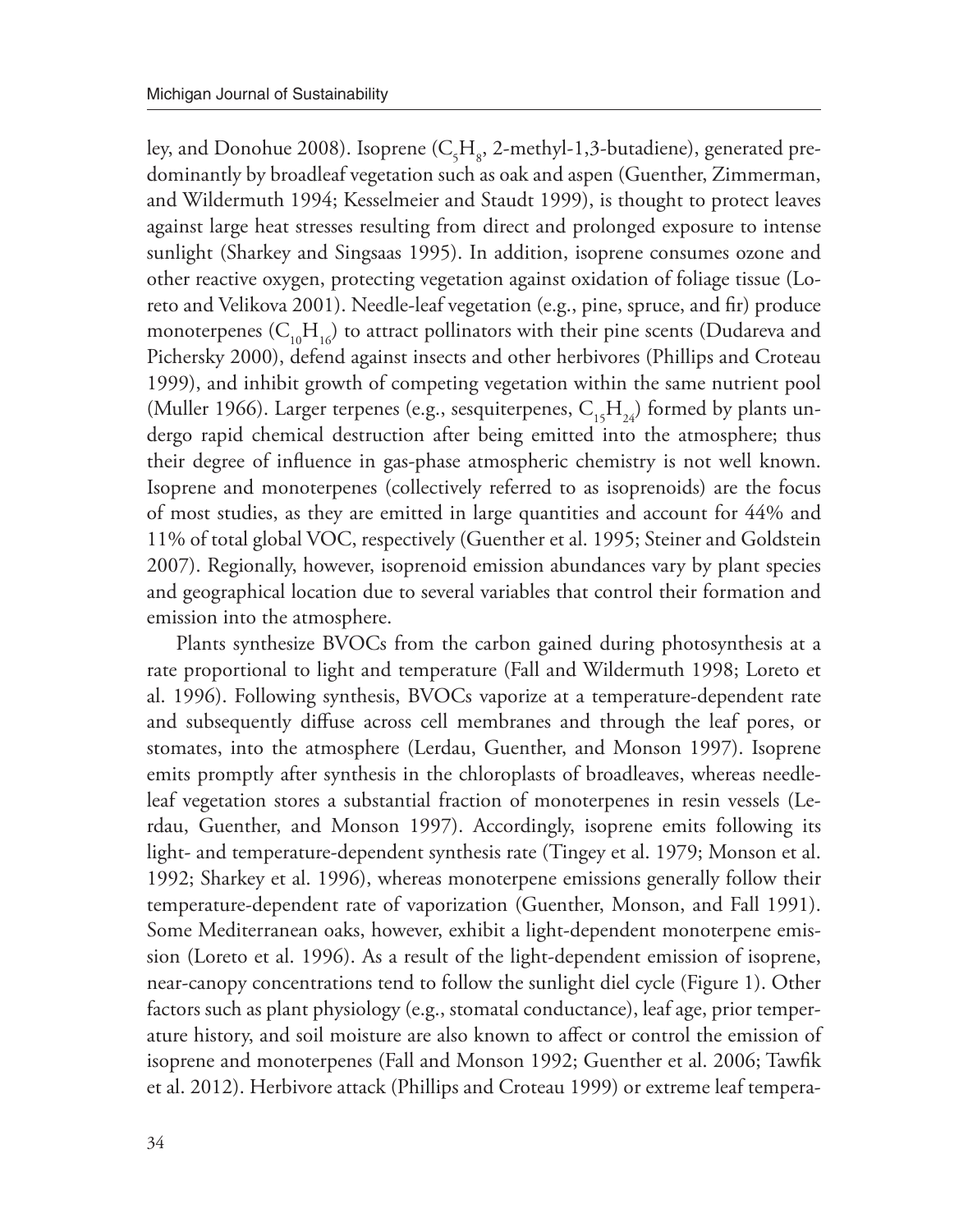

Figure 1: Diel cycle of photosynthetically active radiation (black) and isoprene concentration (red) measured within the canopy under clear-sky conditions. Data for 28 July 2009 during the CABINEX field campaign at the University of Michigan Biological Station, courtesy of Barry Lefer (University of Houston) and Tom Jobson (Washington State University).

ture change may also trigger short bursts in BVOC emission (Sharkey, Wiberley, and Donohue 2008).

#### *Oxidation of BVOCs in the Atmosphere*

Once emitted into the atmosphere, primary BVOCs are subjected to oxidation via reaction with one of three main tropospheric oxidants: the hydroxyl radical (OH), ozone  $(O_3)$ , or the nitrate radical  $(\mathrm{NO}_3)$ . OH is produced in the presence of sunlight, whereas nitrate is easily destroyed by incoming solar radiation. Therefore, the OH and nitrate radicals are the main drivers of daytime and nighttime VOC oxidation, respectively, in the free atmosphere (i.e., above the forest canopy). In the canopy, however, shading by vegetation foliage and branches reduces photochemical OH production and  $\mathrm{NO}_3^{}$  destruction, thus increasing the influence of nitrate as a VOC sink even during the day (Fuentes et al. 2007). Observations and models indicate that  $\mathrm{NO}_2$  photolysis (i.e., the destruction of  $\mathrm{NO}_2$  by sunlight) is also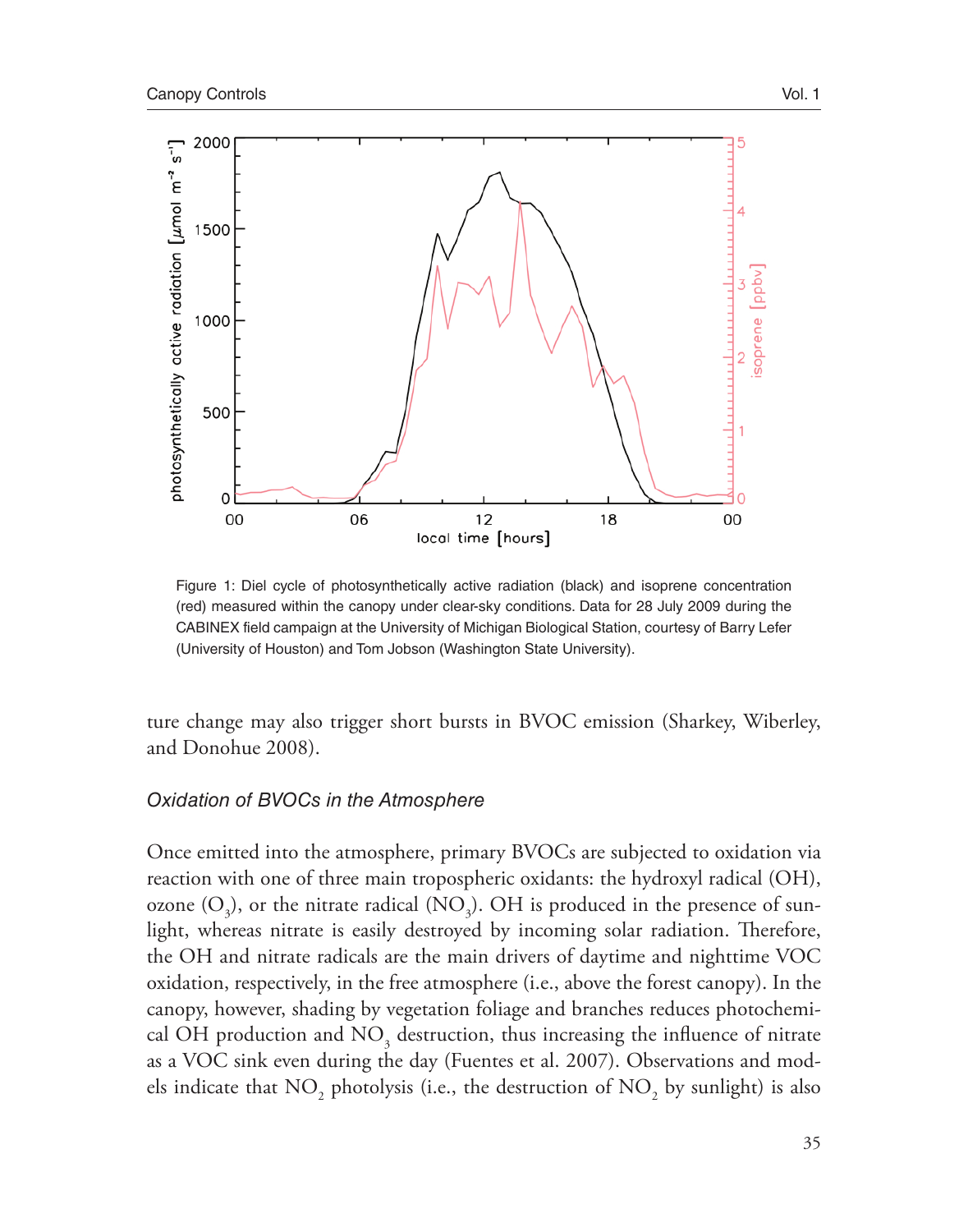reduced within the canopy (Figure 2), lowering the potential for ozone formation while increasing daytime  $\mathrm{NO}_3^{}$  production. As direct sunlight attenuates through the canopy, diffuse radiation from the reflection of light off leaves and aerosols becomes a major driver of in-canopy photochemistry, accounting for up to 85% of in-canopy radiation (Knohl and Baldocchi 2008).



Figure 2: Photosynthetically active radiation (i.e. radiation in the 0.4–0.7 µm waveband, or visible light, black) and NO<sub>2</sub> photolysis frequency (red) above (1.45 times the canopy height, solid) and below (0.09 times the canopy height, dashed) the canopy along the PROPHET flux tower, located within the mixed hardwood forest in northern Michigan.

Oxidation in the atmosphere occurs on the order of seconds to days depending on several factors (Steiner and Goldstein 2007). The chemical lifetime depends on the oxidation pathway, which is variable depending on the chemical structure of the BVOC species and the availability of oxidants. Because isoprene is the most abundantly emitted BVOC and OH is the most reactive oxidant, the isoprene-OH oxidation pathway is the most influential mechanism driving BVOC chemistry and the formation of ozone precursors. Ozone has a particular affinity for compounds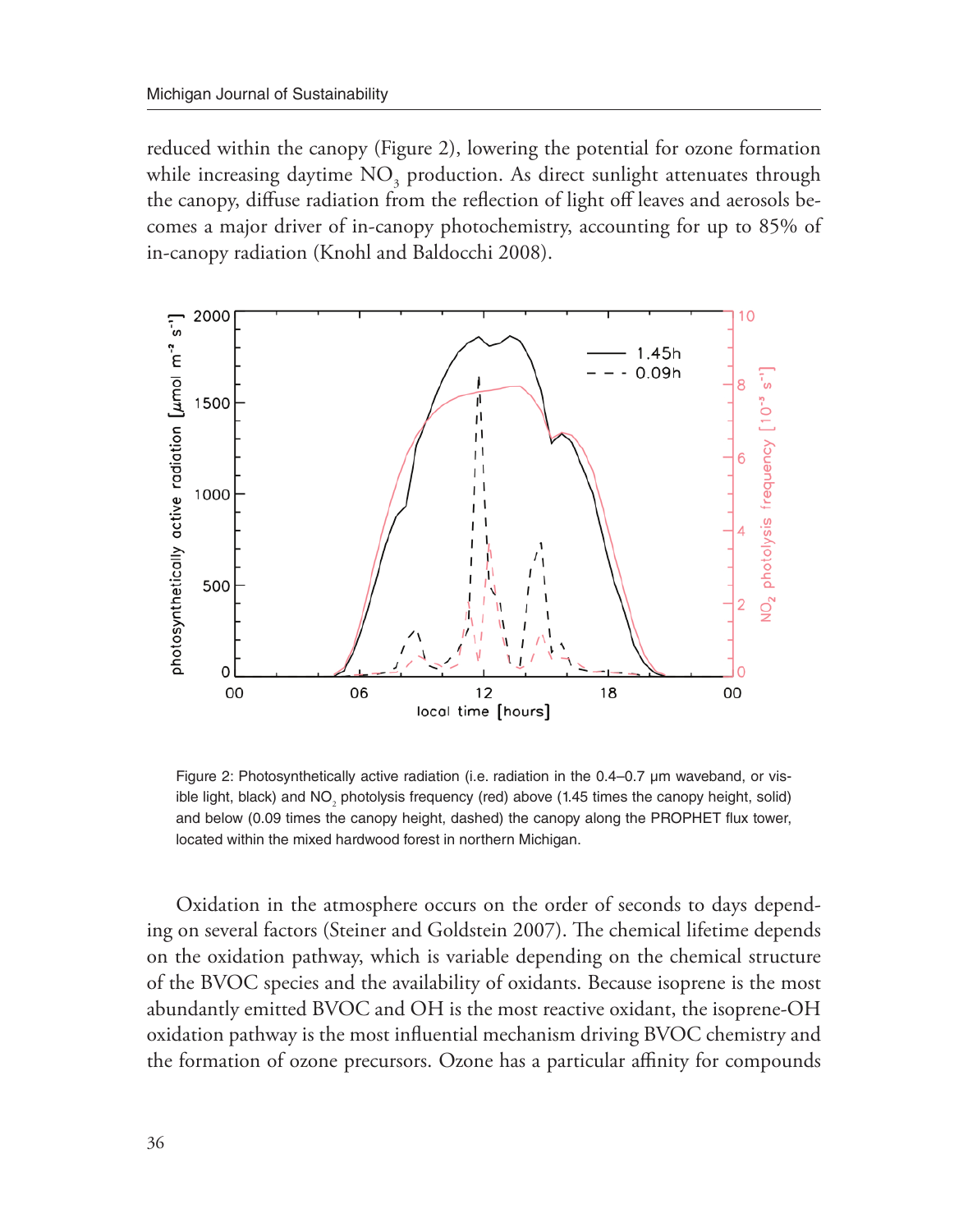with double bonds and is therefore a dominant oxidant for the larger terpenes (e.g., monoterpenes and sesquiterpenes) (Steiner and Goldstein 2007).

The oxidation of primary BVOC emissions (e.g., isoprene and monoterpenes) forms a suite of secondary products known as oxygenated VOCs, including formaldehyde (CH<sub>2</sub>O), methacrolein (C<sub>4</sub>H<sub>6</sub>O), methyl vinyl ketone (C<sub>4</sub>H<sub>6</sub>O), and various additional peroxy radicals. Further oxidation of these secondary products forms the hydroperoxyl radical (HO<sub>2</sub>), a primary atmospheric oxidant and dominant ingredient for tropospheric ozone. In addition to the formation of  $\mathrm{HO}_2^{}$ , oxygenated VOCs can also react with radicals to produce less volatile species that plants often take up, as discussed below.

#### *BVOC Uptake by Plants and Deposition onto Surfaces*

Many BVOCs and other airborne gases interact with the Earth's surface in a variety of ways. Gases may settle on the ground or other surfaces by gravity. Raindrops often collect and carry gases to the surface. In addition, plants take up gases through their stomata in a process known as stomatal uptake. These mechanisms are all forms of deposition, a process that removes gases from the atmosphere. Deposition rates vary by gas, as well as vegetation architecture and the ambient meteorology. Due to their low mass and solubility, BVOCs rarely deposit via gravitational settling or capture by rain. Higher concentrations of primary BVOCs (isoprene and monoterpenes) exist within leaves than in the surrounding atmosphere, which is more conducive to emission than to stomatal uptake. Oxidized BVOCs (e.g., formaldehyde and methacrolein), on the other hand, are more highly concentrated in the atmosphere than within leaves and are thus susceptible to stomatal uptake.

Stomatal uptake occurs when atmospheric concentrations immediately adjacent to a leaf exceed those within the leaf, which allows the diffusion of molecules into the leaf structure. For example, plants take up carbon dioxide  $({\rm CO}_2)$  via stomatal uptake for photosynthesis. Ozone and sulfur dioxide  $\mathrm{(SO}_2)$  are widely recognized as having among the highest deposition efficiencies via plant uptake (Wesely 1989; Finkelstein et al. 2000; Hogg et al. 2007). Once taken up by the plant, ozone damages the leaf by oxidizing the tissue. Some studies postulate that plants protect themselves from ozone exposure by emitting BVOCs that react with the ozone in the air immediately surrounding the leaf (Sharkey, Wiberley, and Donohue 2008). Recent studies also show that products of isoprene oxidation (e.g., formaldehyde, methacrolein, and methyl vinyl ketone) that oxidize into ozone-forming peroxy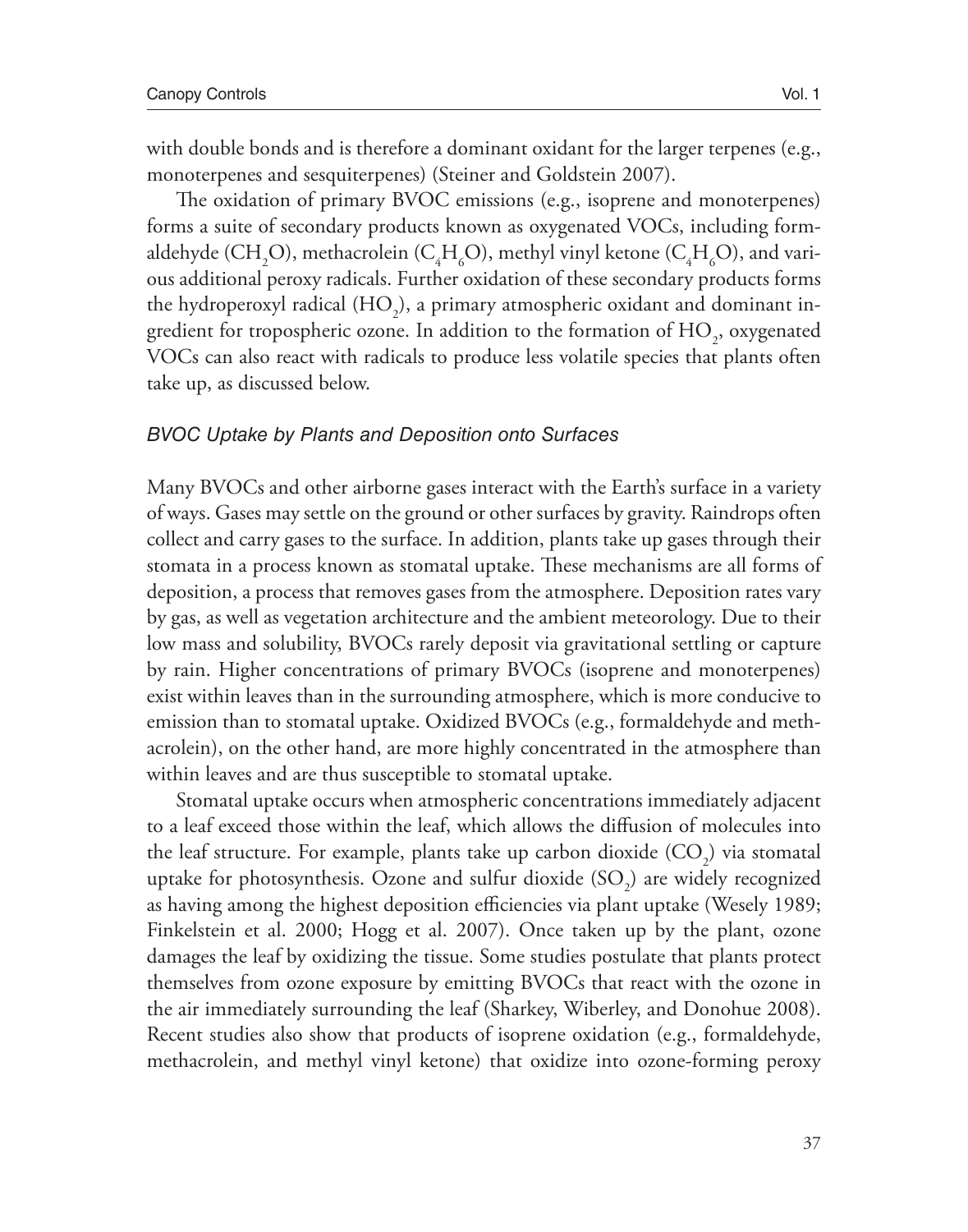radicals deposit at rates comparable to or up to 2–3 times greater than that of ozone (Karl et al. 2010; Sumner et al. 2001).

### *Turbulence-Driven Transport of BVOCs in the Atmosphere*

Wind shear and heating-induced convection result in the formation of turbulent eddies in the lower atmosphere (Stull 1988). These turbulent eddies mix BVOCs and their oxidation products throughout the atmospheric boundary layer, providing the dominant physical mechanism driving forest-atmosphere exchange. While molecular diffusion also transfers BVOCs from the canopy to the atmosphere, turbulence is substantially more efficient and thus diffusion is typically neglected in atmospheric models. The effect of turbulent mixing on atmospheric concentrations of gases depends on the chemical lifetime of a gas (Molemaker and de Arellano 1998; Krol, Molemaker, and de Arellano 2000). Long-lived gases (e.g., oxygen, carbon dioxide, and methane) tend to be distributed uniformly in the planetary boundary layer (i.e., are "well-mixed") and thus turbulence has little effect on their concentrations. In contrast, short-lived gases such as oxidants (e.g., OH and nitrate) react before turbulence can transport them very far. BVOCs have a chemical lifetime that is approximately the same order as their turbulent timescale (generally minutes to hours). Consequently, the efficiency of forest-atmosphere BVOC exchange is highly sensitive to turbulent strength, especially during the daytime (Bryan et al. 2012). Therefore, while most atmospheric chemistry models may adequately capture gas exchange across the land-atmosphere boundary, models simulating BVOC exchange may require more detailed turbulence parameterizations.

Turbulent strength, typically represented in atmospheric models by the turbulent exchange coefficient (*K*), varies with altitude and time of day. The turbulent exchange coefficient for heat  $(K_H)$  shown in Figure 3 serves as a reliable proxy for the strength of turbulence that is responsible for the exchange of atmospheric gases. Turbulence peaks in the mid-afternoon around the middle of the planetary boundary layer (~500 m above ground level). In the lower portion of the boundary layer, turbulence strength weakens with decreasing altitude as a result of frictional drag induced by the Earth's surface. Near the forest canopy layer (~20 m), daytime turbulence as estimated by  $K_{\rm H}$  is weaker than in the mid-boundary layer by approximately two orders of magnitude. This reduction in turbulence strength near the surface layer partially accounts for the similarity in timescales between turbulence-induced exchange and chemical degradation of BVOCs within forest canopies noted above.

The nature of turbulence within forest canopies is complex due to the presence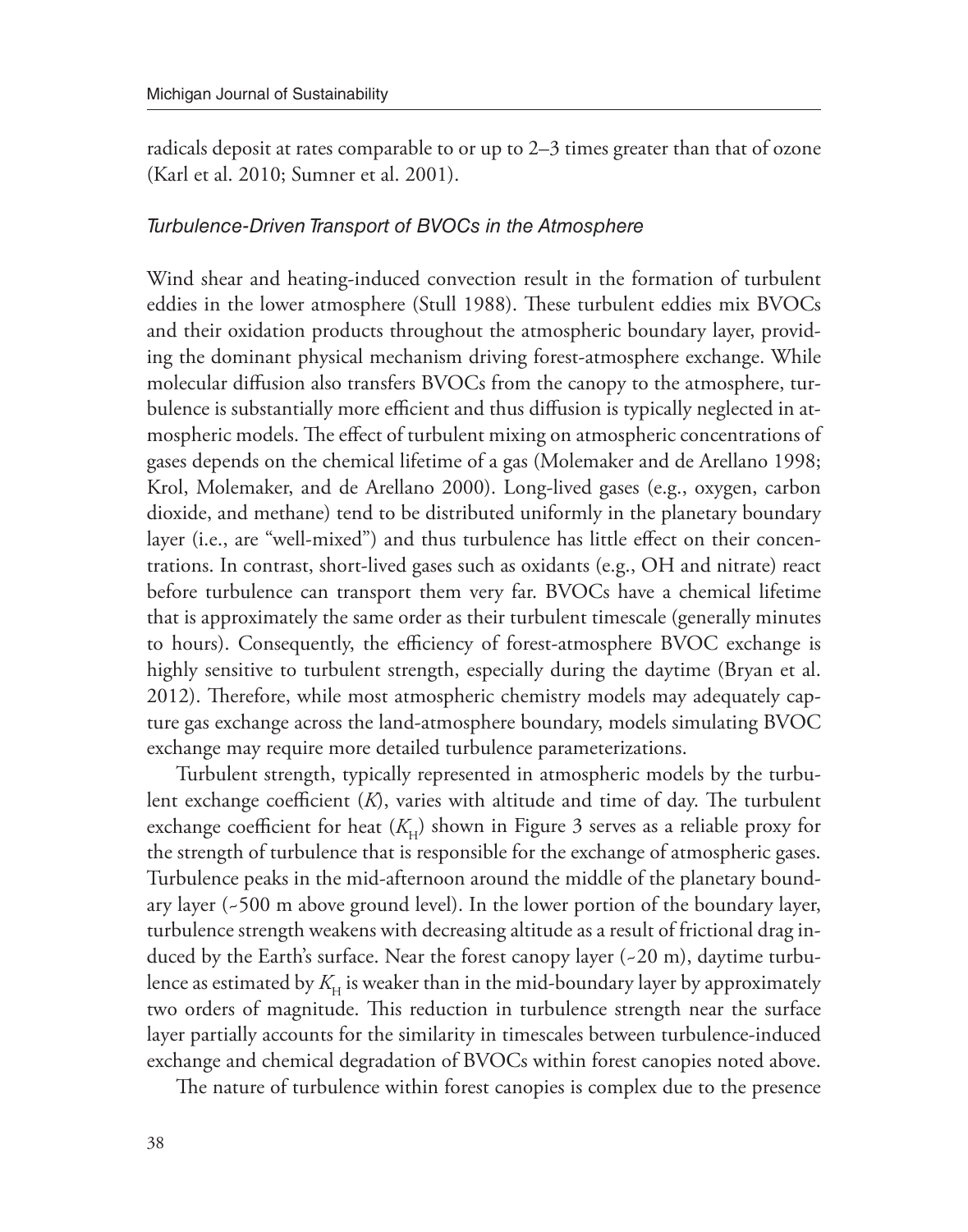

Figure 3: Simulated diel cycle of turbulent exchange coefficient for heat  $(K_{H})$  as simulated by the Canopy Atmospheric Chemistry Emission (CACHE) model. The dashed lines represent the upper and lower limits of the foliage canopy. Model simulations are based on the input of photosynthetically active radiation measured during a typical sunny day at the University of Michigan Biological Station.

of vegetation. Foliage, branches, and other sources of roughness induce aerodynamic drag, perturbing and weakening dynamic motions and movement of gases in the canopy airspace (Baldocchi and Meyers 1988). The strength of frictional drag varies widely with canopy structure, in particular with respect to foliar density as well as the heterogeneous nature of the canopy. Closed (or dense) canopies exhibit particularly slow fluxes of BVOCs across the forest-atmosphere boundary in large part due to the physical obstruction of canopy elements.

As a consequence of the relatively weak background turbulence within and below forest canopies, in-canopy motions are particularly sensitive to other dynamical perturbations. Intense bursts of turbulent activity known as coherent structures (Collineau and Brunet 1993a; Finnigan 2000; Steiner et al. 2011) occur in two common forms: (1) rapid streams of downward motion that pass through the canopy layer known as "sweeps" and (2) subsequent upward motions known as "ejections" (Raupach, Finnigan, and Brunet 1996). These erratic motions may be critical for the efficient exchange of BVOCs out of the canopy layer given the weak nature of in-canopy turbulence. Unfortunately, due to the brief (lasting on average 5–7 seconds), intermittent (occurring at uneven intervals ranging from 15–75 seconds), and unpredictable nature of these events (Collineau and Brunet 1993b),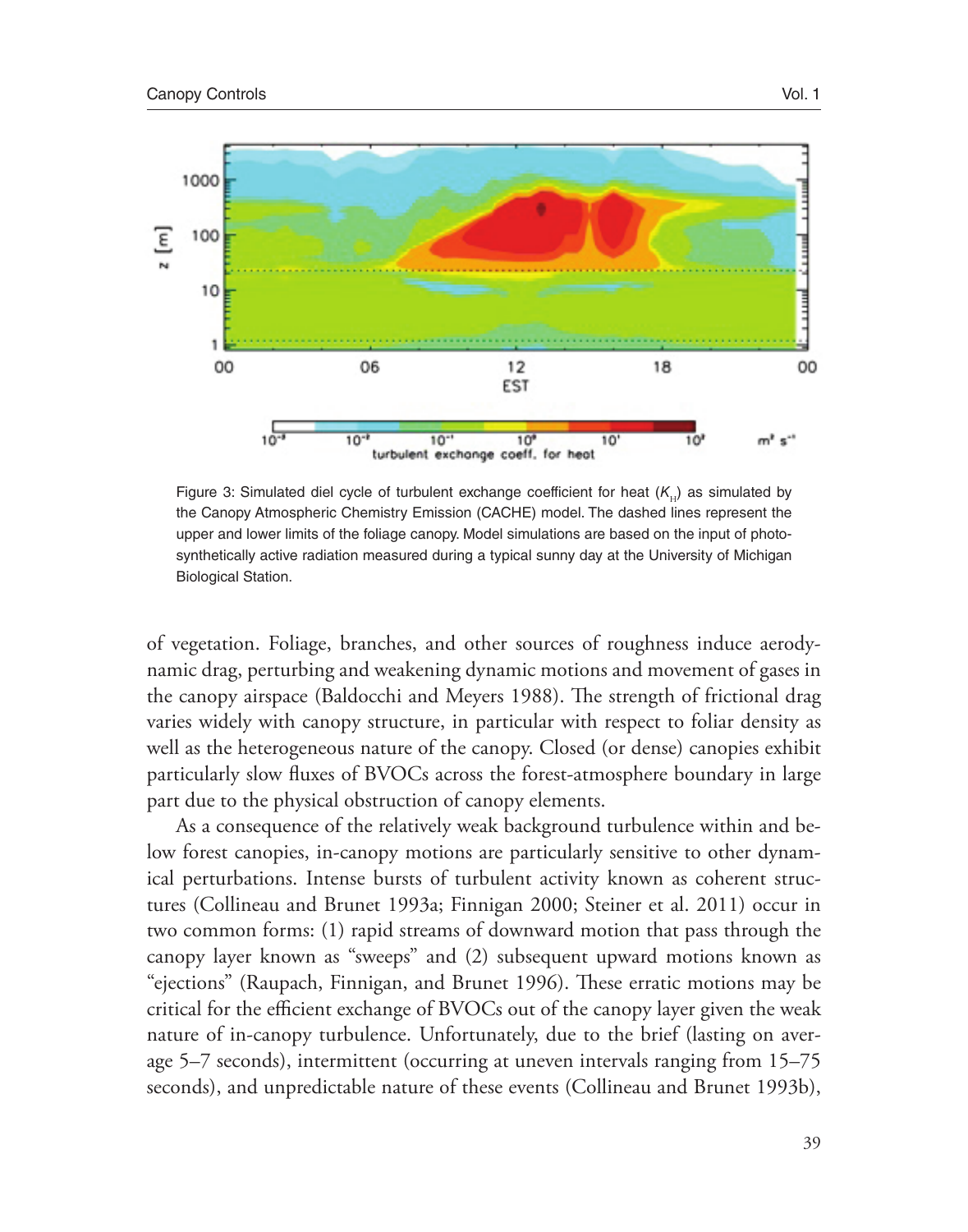these events are typically filtered from observational datasets via time averaging as part of data analysis and neglected in atmospheric models. Consequently, correlating BVOC fluxes with coherent structure events is still an area of active research, and the effects of these phenomena on forest-atmosphere BVOC exchange are not yet well understood.

# Current and Future Research Applications of Forest-Atmosphere BVOC Exchange

Considerable research has focused on forest-atmosphere BVOC exchange through a number of observational field campaigns at flux towers in the United States (e.g., CABINEX, Bryan et al. 2012; BEARPEX, Wolfe et al. 2011; CELTIC, Stroud et al. 2005; and BEACHON, DiGangi et al. 2011). The diverse array of vegetation types covered by these studies allows for the examination of both isoprene- and monoterpene-dominated sites. Often coupled with modeling studies, these campaigns may reveal discrepancies between simulated and observed conditions that illuminate gaps in our knowledge of canopy processes and provide possible directions for future research. Here, we present some of the current research activities and remaining outstanding questions with respect to the canopy processes discussed above.

Foliar emissions of BVOCs, particularly of isoprene, have been studied extensively over the past few decades, yet large uncertainties in observed emission rates have yet to be explained (Smiatek and Steinbrecher 2006). While day-to-day BVOC emissions have a distinct light and temperature dependence, emission rates vary in complex ways that are not well characterized (e.g., tree age, temperature history, and soil moisture). Vertically heterogeneous canopies, such as the mid-successional forest of the University of Michigan Biological Station located at the northern tip of Michigan's lower peninsula, exhibit a diverse array of biogenic emissions along with vertically varying emissions as a function of canopy light extinction (Bryan et al. Forthcoming). Though many studies report extensive inventories of BVOC emissions for a wide range of tree species (Guenther, Zimmerman, and Wildermuth 1994; Kesselmeier and Staudt 1999; Steiner and Goldstein 2007; Warneke et al. 2010), such studies report single values for each BVOC and tree species for the forest site of interest. Since emissions are known to vary on a site-by-site basis, future research should entail additional inventory development of unexplored biomes, followed by a multi-site synthesis of BVOC emissions from a diverse set of forest ecosystem types.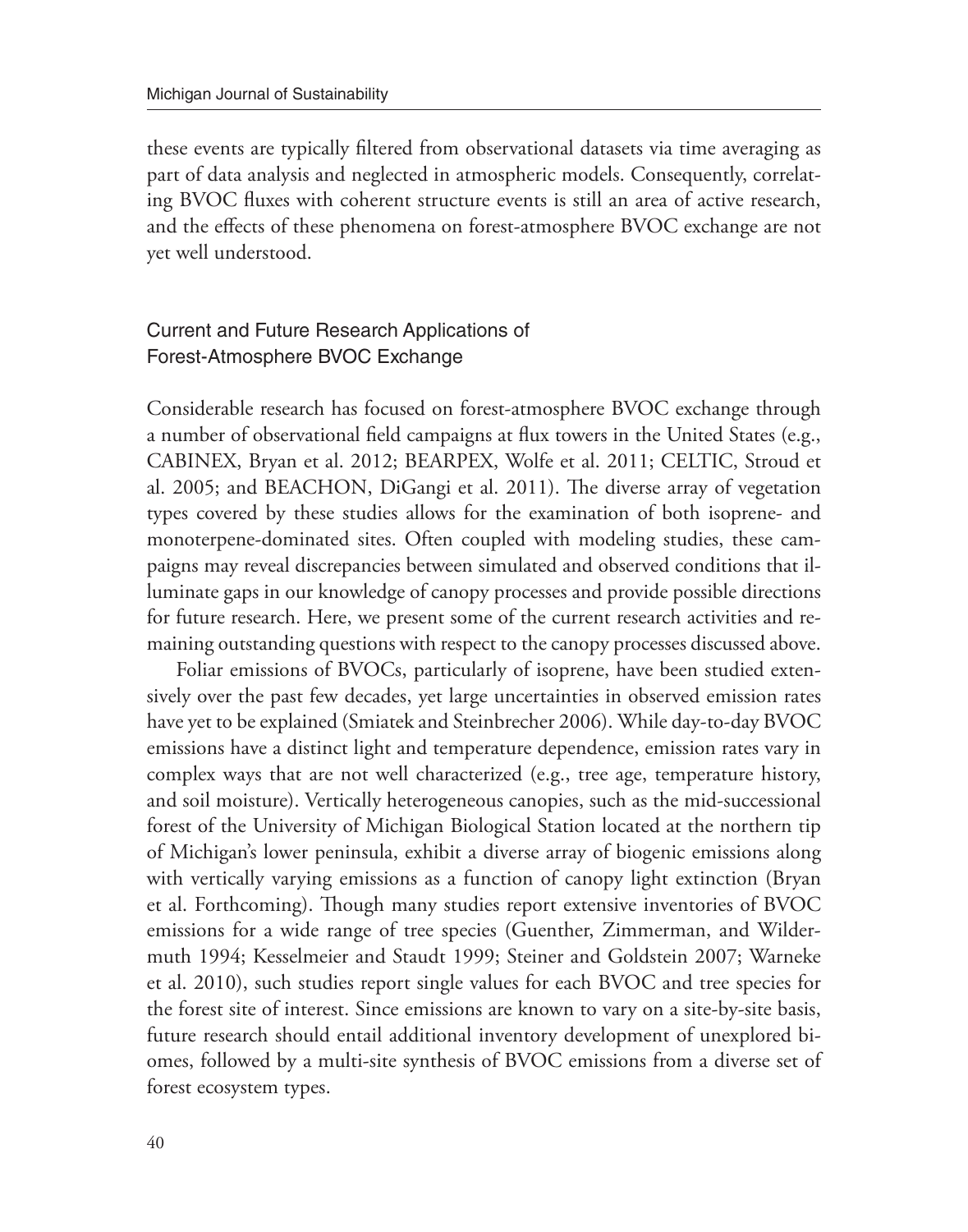Discrepancies between model simulations and field observations of oxidants and BVOC oxidation products highlight the need to better understand BVOC oxidation in forest canopies. Current models have difficulty simulating the OH radical in remote forest environments where vegetation plays an important role in OH regulation. For example, if BVOC emissions from the forest canopy are very high, then they can deplete OH concentrations in the troposphere. In fact, most models predict this drawdown of OH that cannot be confirmed with observations. Models generally underestimate OH concentrations (Tan et al. 2001; Lelieveld et al. 2008), suggesting either over-depletion in atmospheric chemistry models or a missing in-canopy source. Lelieveld et al. (2008) propose an OH recycling pathway that avoids OH depletion, which they apply in models of BVOC-rich tropical rainforests. Models also do not capture long-range horizontal transport from isoprene-poor regions (Sillman et al. 2002) or downward mixing of VOC-clean air from the free atmosphere (Hurst et al. 2001) that may reduce OH loss. Additional OH sources from terpene dissociation via ozone reaction (Faloona et al. 2001) may also account for the underestimation of OH. While underestimated concentrations suggest a missing OH source in models, models also underestimate OH reactivity within the canopy (Di Carlo et al. 2004), which suggests a missing modeled sink of OH as well. Di Carlo et al. (2004) hypothesize that forest emissions contain VOCs that have yet to be identified and accounted for in atmospheric chemistry models; however, more recent studies suggest that the OH reactivity can be accounted for by including the oxidation of secondary VOCs discussed above (Kim et al. 2011).

While many past studies have attributed these differences to chemistry, it is also possible that atmospheric models do not accurately capture the vertical mixing of BVOCs. Observational and modeling studies alike point to a need for an improved turbulence characterization and representation in model parameterizations (Hurst et al. 2001; Horiguchi et al. 2010; Bryan et al. 2012). In particular, models neglect the erratic canopy-scale eddies frequently observed in tall plant stands (Finnigan 2000), yet these phenomena contribute around 50 percent or more to the total heat fluxes out of the canopy (Steiner et al. 2011). Bryan et al. (2012) applied the Canopy Atmospheric Chemistry Emission Model (CACHE, Forkel et al. 2006) to observations from CABINEX, finding that near-canopy turbulence outweighs chemistry in modulating forest-atmosphere exchange. This was realized by contrasting two turbulence schemes with two chemistry schemes. Overall magnitudes and the diel patterns of BVOC concentrations were vastly improved when the authors used an alternate turbulence scheme that was driven partially by observations near the canopy. Changing the chemical mechanism to one that included more de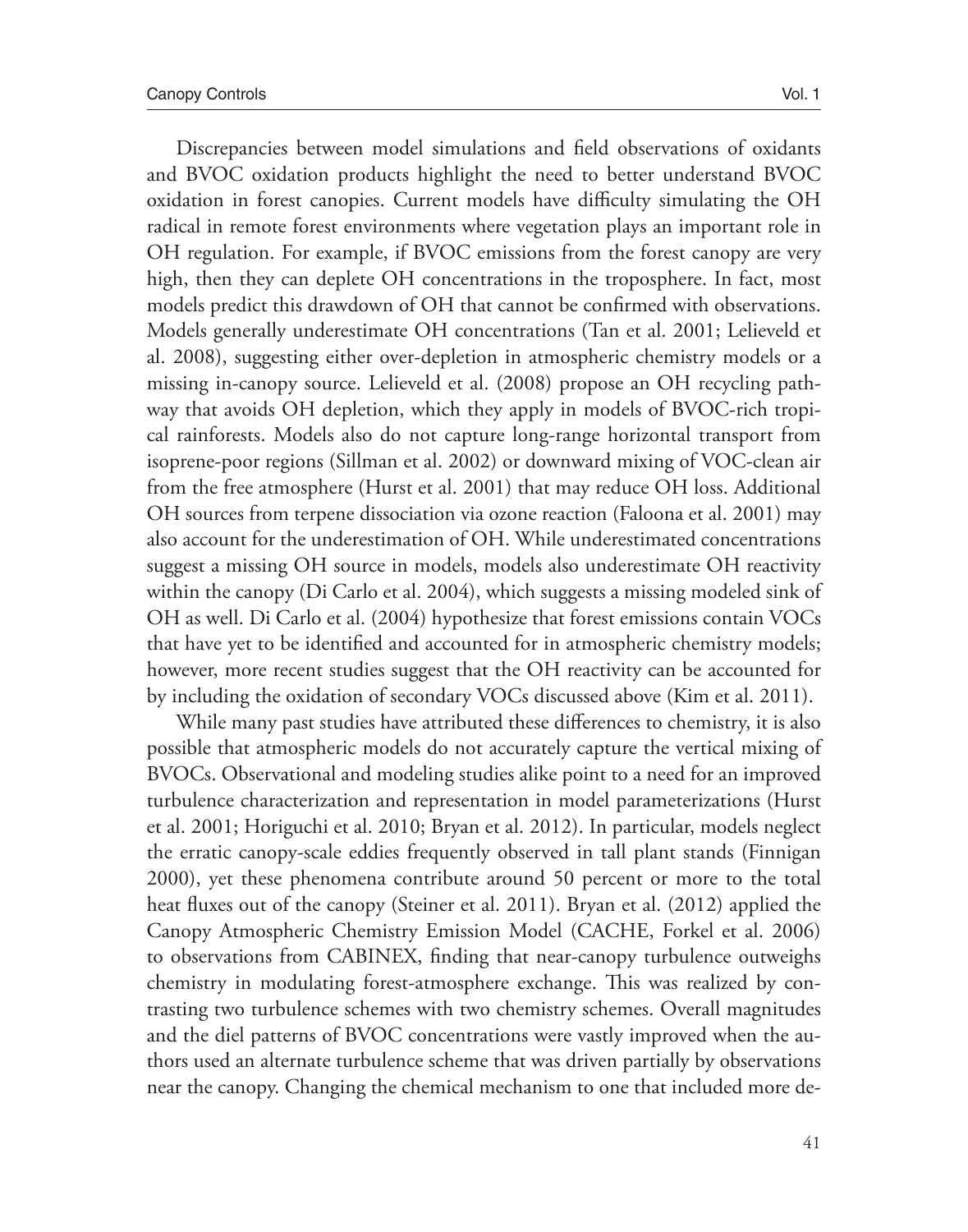tailed isoprene degradation (Geiger et al. 2003; Bryan et al. 2012) yielded negligible change in BVOC concentrations and fluxes out of the forest.

Above the canopy, robust observations of turbulence quantities are often insufficient due to measurement limitations, posing a challenge for model evaluation and validation in multiple locations. Observational data within the canopy are also limited, and more observations are required at multiple sites to capture the complexities of in-canopy turbulence. These data are necessary for characterizing the efficiency of forest-atmosphere BVOC exchange over a wide array of forest types, data that are especially important given the similar timescales of BVOC oxidation and turbulent transport.

To date, our understanding of forest-atmosphere exchange derives from studies performed on the local scale (i.e., for a single forest site). Future work is needed to bridge the gap between local-scale forest-atmosphere exchange and regional-scale ozone formation. A multi-site synthesis of the forest chemistry observations from various ecosystems would help identify differences in forest-atmosphere exchange across a variety of ecosystem types. Secondly, existing findings, particularly those from a multi-site synthesis, should be incorporated into a global or regional climatechemistry model, with which the sensitivity of large-scale ozone concentrations to in-canopy processes can be assessed. Future work could include interdisciplinary studies that address the combined effects of the processes discussed in this review to develop a more holistic view of biosphere-atmosphere interactions and their role in forest-atmosphere BVOC exchange.

#### Concluding Remarks

Vegetation sustains human life through its contributions to atmospheric oxygen, the water cycle, and removal of greenhouse gases. Policies to restrict or minimize deforestation in order to preserve these benefits are critical to the continued existence of a sustainable world. However, the net benefit of forested ecosystems should be balanced with an understanding of the contribution of reactive carbon from vegetation and its influence on air quality. Mitigating these effects requires restricting the emission of anthropogenic precursors, especially in regions undergoing landcover transformation and urbanization. Additionally, land-cover-change projects to address carbon sequestration and biofuel production should consider the BVOC emissions of these vegetation species to preclude the large addition of reactive carbon to the atmosphere. To adequately establish controls on emissions, understand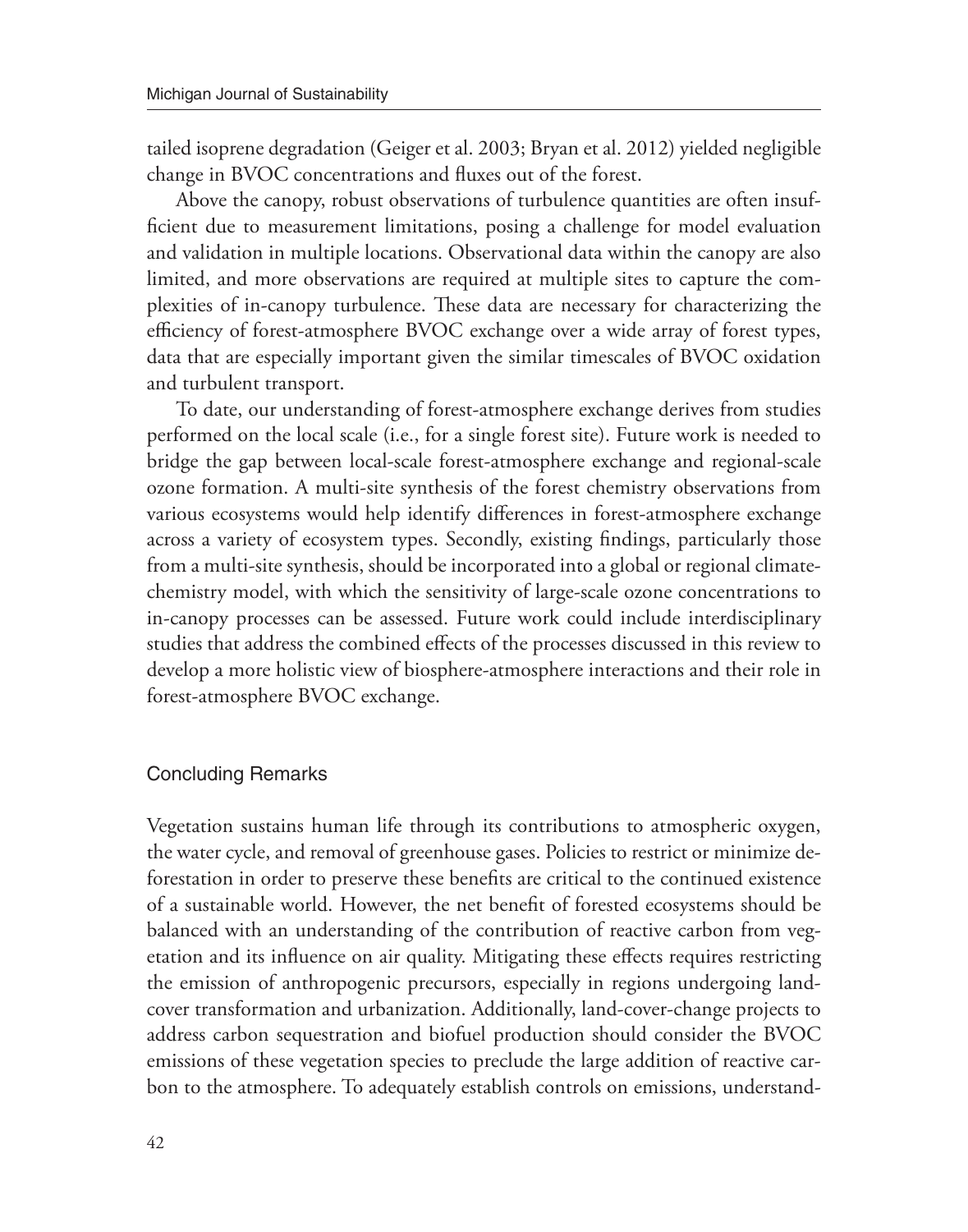ing the natural processes that drive biogenic precursors and their role in air quality is critical. Any and all sustainability efforts aimed at the reduction of tropospheric ozone production should consider this research and attempt to include an understanding of this science in a holistic and sustainable manner.

# Acknowledgements

We thank several colleagues for providing data obtained during the CABINEX 2009 field campaign: Barry Lefer (University of Houston) provided measurements of photosynthetically active radiation and  $\mathrm{NO}_2$  photolysis frequency, and B. Tom Jobson (Washington State University) provided the isoprene data. We thank the editorial board for inviting us to submit this work and two anonymous reviewers whose generous feedback substantially enhanced this manuscript.

# **References**

- Baldocchi, Dennis D., and Tilden P. Meyers. 1988. "Turbulence Structure in a Deciduous Forest." *Boundary-Layer Meteorology* 43 (4):345–364. doi: 10.1007/bf00121712. http://dx.doi. org/10.1007/BF00121712
- Bloomer, Bryan J., Jeffrey W. Stehr, Charles A. Piety, Ross J. Salawitch, and Russell R. Dickerson. 2009. "Observed Relationships of Ozone Air Pollution with Temperature and Emissions." *Geophysical Research Letters* 36 (9):L09803. doi: 10.1029/2009gl037308. http://dx.doi. org/10.1029/2009GL037308
- Bryan, A. M., S. B. Bertman, M. A. Carroll, S. Dusanter, G. D. Edwards, R. Forkel, S. Griffith, A. B. Guenther, R. F. Hansen, D. Helmig, B. T. Jobson, F. N. Keutsch, B. L. Lefer, S. N. Pressley, P. B. Shepson, P. S. Stevens, and A. L. Steiner. 2012. "In-Canopy Gas-Phase Chemistry during CABINEX 2009: Sensitivity of a 1-D Canopy Model to Vertical Mixing and Isoprene Chemistry." *Atmospheric Chemistry and Physics* 12 (18):8829–8849. doi: 10.5194/acp-12-8829-2012. http://dx.doi.org/10.5194/acp-12-8829-2012
- Bryan, A. M., B. Hardiman, C. Vogel, G. Bohrer, B. L. Lefer, P. S. Curtis, and A. L. Steiner. Forthcoming. "Sensitivity of Forest-Atmosphere BVOC Exchange to Vertical Heterogeneities in Canopy Structure and Vegetation Composition." *Atmospheric Environment*.
- Carlton, A. G., C. Wiedinmyer, and J. H. Kroll. 2009. "A Review of Secondary Organic Aerosol (SOA) Formation from Isoprene." *Atmospheric Chemistry and Physics* 9 (14):4987–5005. doi: 10.5194/acp-9-4987-2009. http://dx.doi.org/10.5194/acp-9-4987-2009
- Carroll, M. A., S. B. Bertman, and P. B. Shepson. 2001. "Overview of the Program for Research on Oxidants: PHotochemistry, Emissions, and Transport (PROPHET) Summer 1998 Measurements Intensive." *Journal of Geophysical Research: Atmospheres* 106 (D20):24275–24288. http://dx.doi.org/10.1029/2001JD900189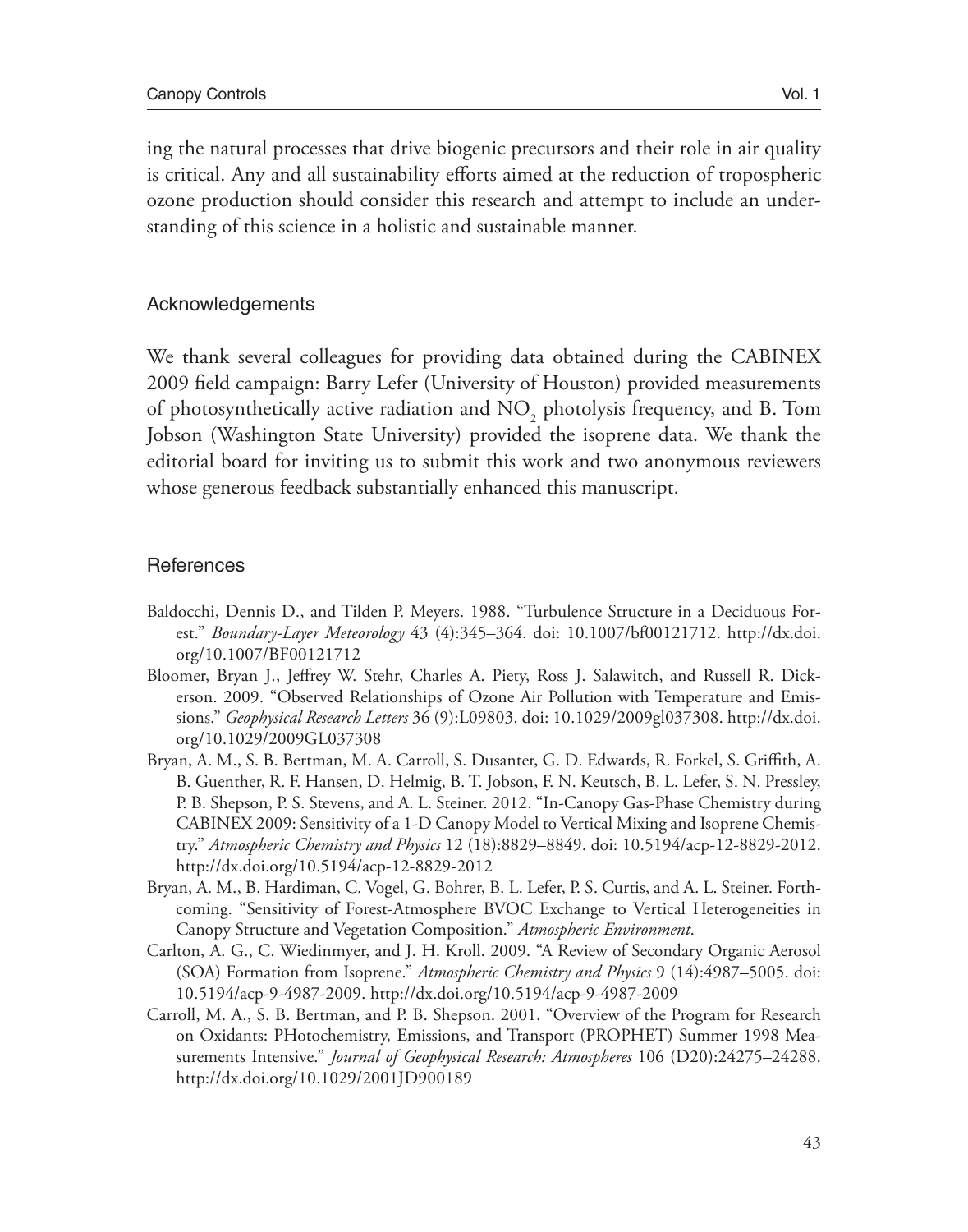- Carslaw, N., and D. Carslaw. 2001. "The Gas-Phase Chemistry of Urban Atmospheres." *Surveys in Geophysics* 22 (1):31–53. http://dx.doi.org/10.1023/A:1010601507383
- Chameides, W. L., R. W. Lindsay, J. Richardson, and C. S. Kiang. 1988. "The Role of Biogenic Hydrocarbons in Urban Photochemical Smog: Atlanta as a Case Study." *Science* 241 (4872):1473–1475. http://dx.doi.org/10.1126/science.3420404
- Collineau, Serge, and Yves Brunet. 1993a. "Detection of Turbulent Coherent Motions in a Forest Canopy Part I: Wavelet Analysis." *Boundary-Layer Meteorology* 65 (4):357–379. doi: 10.1007/ bf00707033.
- \_\_\_\_\_. 1993b. "Detection of Turbulent Coherent Motions in a Forest Canopy Part II: Timescales and Conditional Averages." *Boundary-Layer Meteorology* 66 (1–2):49–73. doi: 10.1007/ bf00705459. http://dx.doi.org/10.1007/BF00705459
- Day, D. A., D. K. Farmer, A. H. Goldstein, P. J. Wooldridge, C. Minejima, and R. C. Cohen. 2009. "Observations of NO<sub>x</sub>, ∑PNs, ∑ANs, and HNO<sub>3</sub> at a Rural Site in the California Sierra Nevada Mountains: Summertime Diurnal Cycles." *Atmospheric Chemistry and Physics* 9 (14):4879–4896. doi: 10.5194/acp-9-4879-2009. http://dx.doi.org/10.5194/acp-9- 4879-2009
- Di Carlo, P., W. H. Brune, M. Martinez, H. Harder, R. Lesher, X. R. Ren, T. Thornberry, M. A. Carroll, V. Young, P. B. Shepson, D. Riemer, E. Apel, and C. Campbell. 2004. "Missing OH Reactivity in a Forest: Evidence for Unknown Reactive Biogenic VOCs." *Science* 304 (5671):722–725. http://dx.doi.org/10.1126/science.1094392
- DiGangi, J. P., E. S. Boyle, T. Karl, P. Harley, A. Turnipseed, S. Kim, C. Cantrell, R. L. Maudlin Iii, W. Zheng, F. Flocke, S. R. Hall, K. Ullmann, Y. Nakashima, J. B. Paul, G. M. Wolfe, A. R. Desai, Y. Kajii, A. Guenther, and F. N. Keutsch. 2011. "First Direct Measurements of Formaldehyde Flux via Eddy Covariance: Implications for Missing In-Canopy Formaldehyde Sources." *Atmospheric Chemistry and Physics* 11 (20):10565–10578. doi: 10.5194/acp-11-10565-2011. http://dx.doi.org/10.5194/acp-11-10565-2011
- Dudareva, Natalia, and Eran Pichersky. 2000. "Biochemical and Molecular Genetic Aspects of Floral Scents." *Plant Physiology* 122 (3):627–634. doi: 10.1104/pp.122.3.627. http://dx.doi. org/10.1104/pp.122.3.627
- Fall, Ray, and Russell K. Monson. 1992. "Isoprene Emission Rate and Intercellular Isoprene Concentration as Influenced by Stomatal Distribution and Conductance." *Plant Physiology* 100 (2):987–992. doi: 10.1104/pp.100.2.987. http://dx.doi.org/10.1104/pp.100.2.987
- Fall, Ray, and Mary C. Wildermuth. 1998. "Isoprene Synthase: From Biochemical Mechanism to Emission Algorithm." *Journal of Geophysical Research: Atmospheres* 103 (D19):25599-25609. doi: 10.1029/98jd00808. http://dx.doi.org/10.1029/98JD00808
- Faloona, I., D. Tan, W. Brune, J. Hurst, D. Barket, T. L. Couch, P. Shepson, E. Apel, D. Riemer, T. Thornberry, M. A. Carroll, S. Sillman, G. J. Keeler, J. Sagady, D. Hooper, and K. Paterson. 2001. "Nighttime Observations of Anomalously High Levels of Hydroxyl Radicals above a Deciduous Forest Canopy." *Journal of Geophysical Research: Atmospheres* 106 (D20):24315- 24333. http://dx.doi.org/10.1029/2000JD900691
- Finkelstein, Peter L., Thomas G. Ellestad, John F. Clarke, Tilden P. Meyers, Donna B. Schwede, Eric O. Hebert, and Julie A. Neal. 2000. "Ozone and Sulfur Dioxide Dry Deposition to Forests: Observations and Model Evaluation." *Journal of Geophysical Research: Atmospheres* 105 (D12):15365– 15377. doi: 10.1029/2000jd900185. http://dx.doi.org/10.1029/2000JD900185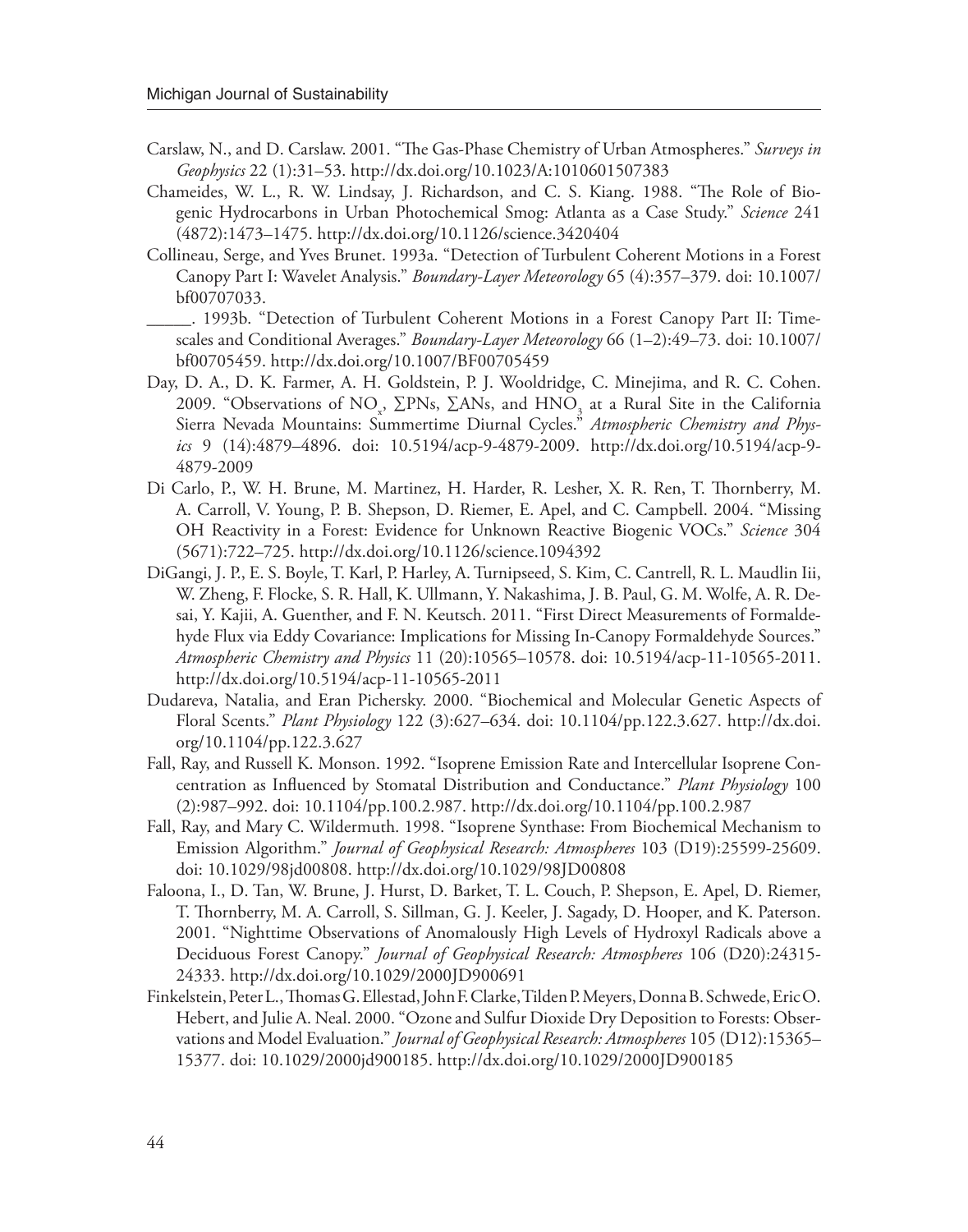- Finnigan, J. 2000. "Turbulence in Plant Canopies." *Annual Review of Fluid Mechanics* 32:519–571. http://dx.doi.org/10.1146/annurev.fluid.32.1.519
- Forkel, R., O. Klemm, M. Graus, B. Rappengluck, W. R. Stockwell, W. Grabmer, A. Held, A. Hansel, and R. Steinbrecher. 2006. "Trace Gas Exchange and Gas Phase Chemistry in a Norway Spruce Forest: A Study with a Coupled 1-Dimensional Canopy Atmospheric Chemistry Emission Model." *Atmospheric Environment* 40:S28-S42. doi: 10.1016/j.atmosenv.2005.11.070. http://dx.doi.org/10.1016/j.atmosenv.2005.11.070
- Fuentes, Jose D., M. Lerdau, R. Atkinson, D. Baldocchi, J. W. Bottenheim, P. Ciccioli, B. Lamb, C. Geron, L. Gu, and A. Guenther. 2000. "Biogenic Hydrocarbons in the Atmospheric Boundary Layer: A Review." *Bulletin of the American Meteorological Society* 81 (7):1537–1576. http:// dx.doi.org/10.1175/1520-0477(2000)081<1537:BHITAB>2.3.CO;2
- Fuentes, Jose D., Daniel Wang, Dave R. Bowling, Mark Potosnak, Russell K. Monson, Wendy S. Goliff, and William R. Stockwell. 2007. "Biogenic Hydrocarbon Chemistry within and Above a Mixed Deciduous Forest." *Journal of Atmospheric Chemistry* 56 (2):165–185. doi: 10.1007/ s10874-006-9048-4. http://dx.doi.org/10.1007/s10874-006-9048-4
- Ganzeveld, L., G. Eerdekens, G. Feig, H. Fischer, H. Harder, R. Königstedt, D. Kubistin, M. Martinez, F. X. Meixner, H. A. Scheeren, V. Sinha, D. Taraborrelli, J. Williams, J. Vilá-Guerau de Arellano, and J. Lelieveld. 2008. "Surface and Boundary Layer Exchanges of Volatile Organic Compounds, Nitrogen Oxides and Ozone during the GABRIEL Campaign." *Atmospheric Chemistry and Physics* 8 (20):6223–6243. doi: 10.5194/acp-8-6223-2008. http://dx.doi. org/10.5194/acp-8-6223-2008
- Geiger, H., I. Barnes, J. Bejan, T. Benter, and M. Spittler. 2003. "The Tropospheric Degradation of Isoprene: An Updated Module for the Regional Atmospheric Chemistry Mechanism." *Atmospheric Environment* 37 (11):1503–1519. doi: 10.1016/S1352-2310(02)01047-6. http:// dx.doi.org/10.1016/S1352-2310(02)01047-6
- Guenther, Alex B., C. N. Hewitt, D. Erickson, R. Fall, C. Geron, T. Graedel, P. Harley, L. Klinger, M. Lerdau, W. A. Mckay, T. Pierce, B. Scholes, R. Steinbrecher, R. Tallamraju, J. Taylor, and P. Zimmerman. 1995. "A Global-Model of Natural Volatile Organic-Compound Emissions." *Journal of Geophysical Research: Atmospheres* 100 (D5):8873–8892. http://dx.doi. org/10.1029/94JD02950
- Guenther, Alex B., T. Karl, P. Harley, C. Wiedinmyer, P. I. Palmer, and C. Geron. 2006. "Estimates of Global Terrestrial Isoprene Emissions using MEGAN (Model of Emissions of Gases and Aerosols from Nature)." *Atmospheric Chemistry and Physics* 6:3181–3210. http://dx.doi. org/10.5194/acp-6-3181-2006
- Guenther, Alex B., Russell K. Monson, and Ray Fall. 1991. "Isoprene and Monoterpene Emission Rate Variability: Observations with Eucalyptus and Emission Rate Algorithm Development." *Journal of Geophysical Research: Atmospheres* 96 (D6):10799–10808. doi: 10.1029/91jd00960. http://dx.doi.org/10.1029/91JD00960
- Guenther, Alex B., Patrick Zimmerman, and Mary Wildermuth. 1994. "Natural Volatile Organic Compound Emission Rate Estimates for U.S. Woodland Landscapes." *Atmospheric Environment* 28 (6):1197–1210. http://dx.doi.org/10.1016/1352-2310(94)90297-6
- Hallquist, M., J. C. Wenger, U. Baltensperger, Y. Rudich, D. Simpson, M. Claeys, J. Dommen, N. M. Donahue, C. George, A. H. Goldstein, J. F. Hamilton, H. Herrmann, T. Hoffmann, Y. Iinuma, M. Jang, M. E. Jenkin, J. L. Jimenez, A. Kiendler-Scharr, W. Maenhaut, G. McFig-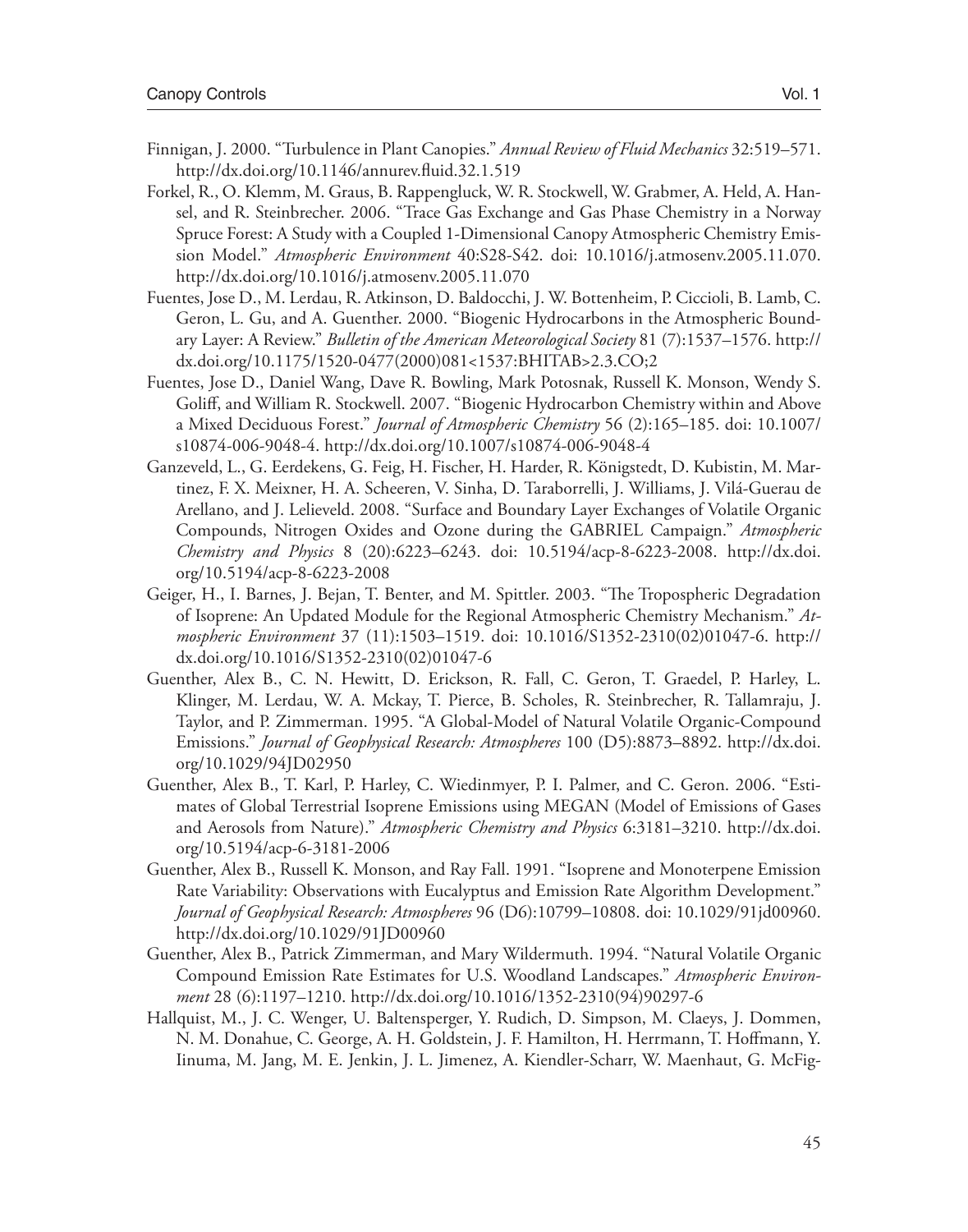gans, Th F. Mentel, A. Monod, A. S. H. Prévôt, J. H. Seinfeld, J. D. Surratt, R. Szmigielski, and J. Wildt. 2009. "The Formation, Properties and Impact of Secondary Organic Aerosol: Current and Emerging Issues." *Atmospheric Chemistry and Physics* 9 (14):5155–5236. doi: 10.5194/acp-9-5155-2009. http://dx.doi.org/10.5194/acp-9-5155-2009

- Heald, C. L., D. K. Henze, L. W. Horowitz, J. Feddema, J. F. Lamarque, A. Guenther, P. G. Hess, F. Vitt, J. H. Seinfeld, A. H. Goldstein, and I. Fung. 2008. "Predicted Change in Global Secondary Organic Aerosol Concentrations in Response to Future Climate, Emissions, and Land Use Change." *Journal of Geophysical Research: Atmospheres* 113 (D5):D05211. doi: 10.1029/2007jd009092. http://dx.doi.org/10.1029/2007JD009092
- Hogg, Alan, Johan Uddling, David Ellsworth, Mary Anne Carroll, Shelley Pressley, Brian Lamb, and Christoph Vogel. 2007. "Stomatal and Non-Stomatal Fluxes of Ozone to a Northern Mixed Hardwood Forest." *Tellus B* 59 (3):514–525. doi: 10.1111/j.1600-0889.2007.00269.x. http://dx.doi.org/10.1111/j.1600-0889.2007.00269.x
- Horiguchi, Mitsuaki, Taiichi Hayashi, Hiroyuki Hashiguchi, Yoshiki Ito, and Hiromasa Ueda. 2010. "Observations of Coherent Turbulence Structures in the Near-Neutral Atmospheric Boundary Layer." *Boundary-Layer Meteorology* 136 (1):25–44. doi: 10.1007/s10546-010- 9500-5. http://dx.doi.org/10.1007/s10546-010-9500-5
- Hurst, Julia M., Dennis J. Barket, Orlando Herrera-Gomez, Tara L. Couch, Paul B. Shepson, I. Faloona, D. Tan, W. Brune, H. Westberg, B. Lamb, T. Biesenthal, V. Young, Allen Goldstein, J. W. Munger, T. Thornberry, and M. A. Carroll. 2001. "Investigation of the Nighttime Decay of Isoprene." *Journal of Geophysical Research: Atmospheres* 106 (D20):24335–24346. doi: 10.1029/2000jd900727. http://dx.doi.org/10.1029/2000JD900727
- Karl, T., P. Harley, L. Emmons, B. Thornton, A. Guenther, C. Basu, A. Turnipseed, and K. Jardine. 2010. "Efficient Atmospheric Cleansing of Oxidized Organic Trace Gases by Vegetation." *Science* 330 (6005):816–819. doi: 10.1126/science.1192534. http://dx.doi.org/10.1126/science.1192534
- Kesselmeier, J., and M. Staudt. 1999. "Biogenic Volatile Organic Compounds (VOC): An Overview on Emission, Physiology and Ecology." *Journal of Atmospheric Chemistry* 33 (1):23–88. doi: 10.1023/a:1006127516791. http://dx.doi.org/10.1023/A:1006127516791
- Kim, S., A. Guenther, T. Karl, and J. Greenberg. 2011. "Contributions of Primary and Secondary Biogenic VOC Tototal OH Reactivity during the CABINEX (Community Atmosphere-Biosphere INteractions Experiments)-09 Field Campaign." *Atmospheric Chemistry and Physics* no. 11 (16):8613–8623. doi: Doi 10.5194/Acp-11-8613-2011.
- Knohl, Alexander, and Dennis D. Baldocchi. 2008. "Effects of Diffuse Radiation on Canopy Gas Exchange Processes in a Forest Ecosystem." *Journal of Geophysical Research: Biogeosciences* 113:G02023. doi: 10.1029/2007jg000663. http://dx.doi.org/10.1029/2007JG000663
- Krol, M. C., M. J. Molemaker, and J. V. G. de Arellano. 2000. "Effects of Turbulence and Heterogeneous Emissions on Photochemically Active Species in the Convective Boundary Layer." *Journal of Geophysical Research: Atmospheres* 105 (D5):6871–6884. http://dx.doi. org/10.1029/1999JD900958
- Lelieveld, J., T. M. Butler, J. N. Crowley, T. J. Dillon, H. Fischer, L. Ganzeveld, H. Harder, M. G. Lawrence, M. Martinez, D. Taraborrelli, and J. Williams. 2008. "Atmospheric Oxidation Capacity Sustained by a Tropical Forest." *Nature* 452 (7188):737–740. doi: 10.1038/ nature06870. http://dx.doi.org/10.1038/nature06870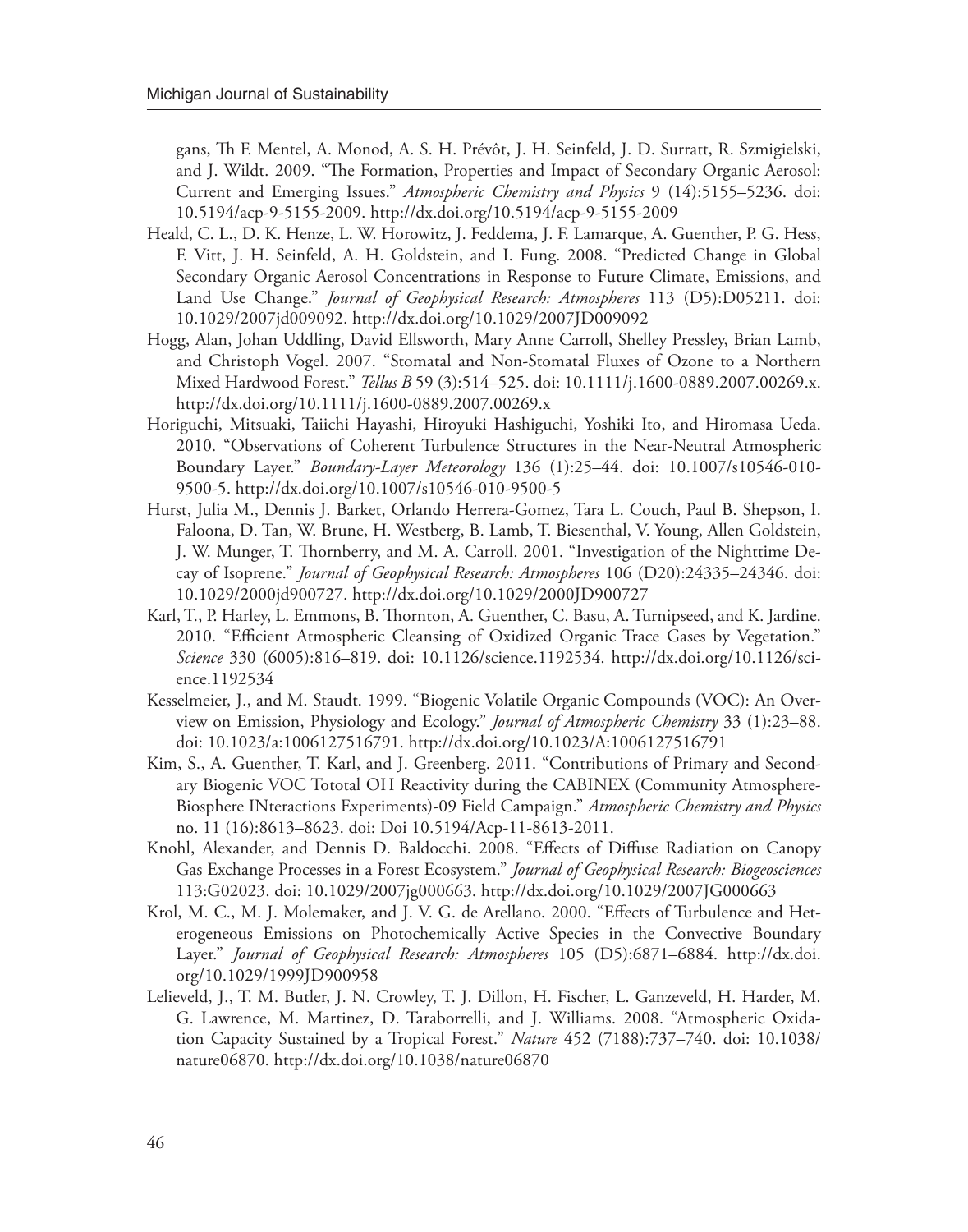- Lerdau, Manuel, Alex Guenther, and Russ Monson. 1997. "Plant Production and Emission of Volatile Organic Compounds." *BioScience* 47 (6):373–383. doi: 10.2307/1313152. http:// dx.doi.org/10.2307/1313152
- Logan, J. A. 1985. "Tropospheric Ozone—Seasonal Behavior, Trends, and Anthropogenic Influence." *Journal of Geophysical Research: Atmospheres* 90 (Nd6):10463–10482.
- Loreto, F., P. Ciccioli, A. Cecinato, E. Brancaleoni, M. Frattoni, C. Fabozzi, and D. Tricoli. 1996. "Evidence of the Photosynthetic Origin of Monoterpenes Emitted by Quercus ilex L. Leaves by 13C Labeling." *Plant Physiology* 110 (4):1317–1322. doi: 10.1104/pp.110.4.1317.
- Loreto, Francesco, and Violeta Velikova. 2001. "Isoprene Produced by Leaves Protects the Photosynthetic Apparatus against Ozone Damage, Quenches Ozone Products, and Reduces Lipid Peroxidation of Cellular Membranes." *Plant Physiology* 127 (4):1781–1787. doi: 10.1104/ pp.010497. http://dx.doi.org/10.1104/pp.010497
- Molemaker, M. J., and J. V. G. de Arellano. 1998. "Control of Chemical Reactions by Convective Turbulence in the Boundary Layer." *Journal of the Atmospheric Sciences* 55 (4):568–579. http:// dx.doi.org/10.1175/1520-0469(1998)055<0568:COCRBC>2.0.CO;2
- Monson, Russell K., Charles H. Jaeger, William W. Adams, Edward M. Driggers, Gary M. Silver, and Ray Fall. 1992. "Relationships among Isoprene Emission Rate, Photosynthesis, and Isoprene Synthase Activity as Influenced by Temperature." *Plant Physiology* 98 (3):1175–1180. doi: 10.1104/pp.98.3.1175. http://dx.doi.org/10.1104/pp.98.3.1175
- Muller, Cornelius H. 1966. "The Role of Chemical Inhibition (Allelopathy) in Vegetational Composition." *Bulletin of the Torrey Botanical Club* 93 (5):332–351. doi: 10.2307/2483447. http:// dx.doi.org/10.2307/2483447
- Phillips, Michael A., and Rodney B. Croteau. 1999. "Resin-Based Defenses in Conifers." *Trends in plant science* 4 (5):184–190. http://dx.doi.org/10.1016/S1360-1385(99)01401-6
- Raupach, M. R., J. J. Finnigan, and Y. Brunet. 1996. "Coherent Eddies and Turbulence in Vegetation Canopies: The Mixing-Layer Analogy." *Boundary-Layer Meteorology* 78 (3–4):351–382. http://dx.doi.org/10.1007/BF00120941
- Sharkey, Thomas D., and Eric L. Singsaas. 1995. "Why Plants Emit Isoprene." *Nature* 374 (6525):769–769. http://dx.doi.org/10.1038/374769a0
- Sharkey, Thomas D., Eric L. Singsaas, Peter J. Vanderveer, and Chris Geron. 1996. "Field Measurements of Isoprene Emission from Trees in Response to Temperature and Light." *Tree Physiology* 16 (7):649–654. doi: 10.1093/treephys/16.7.649. http://dx.doi.org/10.1093/treephys/16.7.649
- Sharkey, Thomas D., Amy E. Wiberley, and Autumn R. Donohue. 2008. "Isoprene Emission from Plants: Why and How." *Annals of Botany* 101 (1):5–18. doi: 10.1093/aob/mcm240. http:// dx.doi.org/10.1093/aob/mcm240
- Sillman, S. 1999. "The Relation between Ozone,  $\rm NO_{x}$  and Hydrocarbons in Urban and Polluted Rural Environments." *Atmospheric Environment* 33 (12):1821–1845. http://dx.doi. org/10.1016/S1352-2310(98)00345-8
- Sillman, S., M. A. Carroll, T. Thornberry, B. K. Lamb, H. Westberg, W. H. Brune, I. Faloona, D. Tan, P. B. Shepson, A. L. Sumner, D. R. Hastie, C. M. Mihele, E. C. Apel, D. D. Riemer, and R. G. Zika. 2002. "Loss of Isoprene and Sources of Nighttime OH Radicals at a Rural Site in the United States: Results from Photochemical Models." *Journal of Geophysical Research: Atmospheres* 107 (D5):4043–4057. doi: 10.1029/2001JD000449. http://dx.doi. org/10.1029/2001JD000449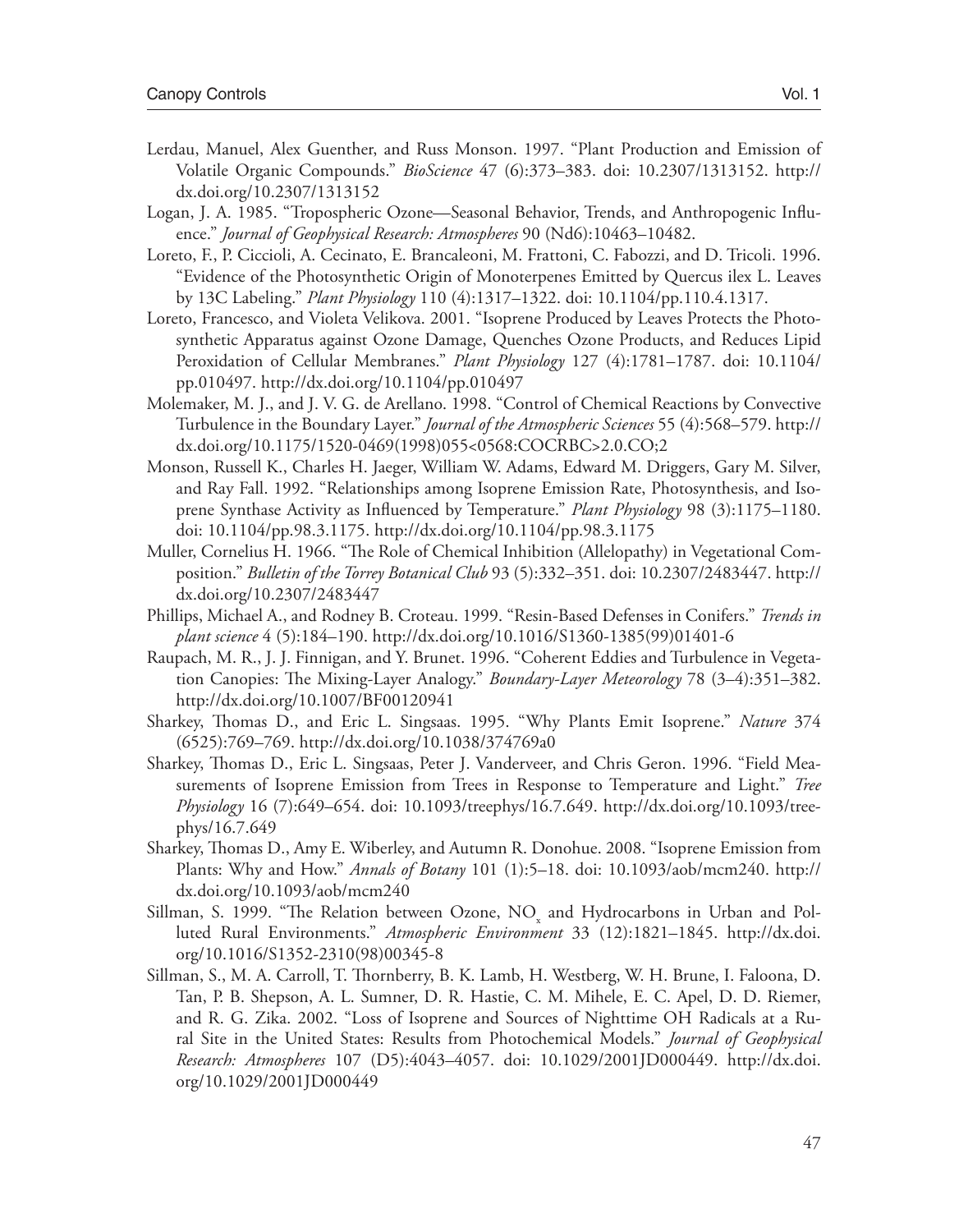- Smiatek, Gerhard, and Rainer Steinbrecher. 2006. "Temporal and Spatial Variation of Forest VOC Emissions in Germany in the Decade 1994–2003." *Atmospheric Environment* 40, Supplement 1 (0):166–177. http://dx.doi.org/10.1016/j.atmosenv.2005.11.071
- Steiner, Allison L., and Allen H. Goldstein. 2007. "Biogenic VOCs." In *Volatile Organic Compounds in the Atmosphere*, edited by Ralf Koppmann, 82–128. Oxford, UK: Blackwell Publishing Ltd. http://dx.doi.org/10.1002/9780470988657.ch3
- Steiner, Allison L., S. N. Pressley, A. Botros, E. Jones, S. H. Chung, and S. L. Edburg. 2011. "Analysis of Coherent Structures and Atmosphere-Canopy Coupling Strength during the CABI-NEX Field Campaign: Implications for Atmospheric Chemistry." *Atmospheric Chemistry and Physics Discussions* 11:21013–21054. http://dx.doi.org/10.5194/acpd-11-21013-2011
- Steiner, Allison L., Shaheen Tonse, Ronald C. Cohen, Allen H. Goldstein, and Robert A. Harley. 2006. "Influence of Future Climate and Emissions on Regional Air Quality in California." *Journal of Geophysical Research: Atmospheres* 111 (D18):D18303. doi: 10.1029/2005jd006935. http://dx.doi.org/10.1029/2005JD006935
- Stroud, C., P. Makar, T. Karl, A. Guenther, C. Geron, A. Turnipseed, E. Nemitz, B. Baker, M. Potosnak, and J. D. Fuentes. 2005. "Role of Canopy-Scale Photochemistry in Modifying Biogenic-Atmosphere Exchange of Reactive Terpene Species: Results from the CELTIC Field Study." *Journal of Geophysical Research: Atmospheres* 110:D00F18. doi: 10.1029/2005JD005775. http://dx.doi.org/10.1029/2005JD005775
- Stull, R. B. 1988. *An Introduction to Boundary Layer Meteorology*. Dordrecht, The Netherlands: Kluwer Academic Publishers. http://dx.doi.org/10.1007/978-94-009-3027-8
- Sumner, A. L., P. B. Shepson, T. L. Couch, T. Thornberry, M. A. Carroll, S. Sillman, M. Pippin, S. Bertman, D. Tan, I. Faloona, W. Brune, V. Young, O. Cooper, J. Moody, and W. Stockwell. 2001. "A Study of Formaldehyde Chemistry above a Forest Canopy." *Journal of Geophysical Research: Atmospheres* 106 (D20):24387–24405. http://dx.doi.org/10.1029/2000JD900761
- Tan, D., I. Faloona, J. B. Simpas, W. Brune, P. B. Shepson, T. L. Couch, A. L. Sumner, M. A. Carroll, T. Thornberry, E. Apel, D. Riemer, and W. Stockwell. 2001. "HOx Budgets in a Deciduous Forest: Results from the PROPHET Summer 1998 Campaign." *Journal of Geophysical Research: Atmospheres* 106 (D20):24407–24427. http://dx.doi.org/10.1029/2001JD900016
- Tawfik, Ahmed B., Reto Stöckli, Allen Goldstein, Shelley Pressley, and Allison L. Steiner. 2012. "Quantifying the Contribution of Environmental Factors to Isoprene Flux Interannual Variability." *Atmospheric Environment* 54 (0):216–224. http://dx.doi.org/10.1016/j.atmosenv.2012.02.018
- Tingey, David T., Marybeth Manning, Louis C. Grothaus, and Walter F. Burns. 1979. "The Influence of Light and Temperature on Isoprene Emission Rates from Live Oak." *Physiologia Plantarum* 47 (2):112–118. doi: 10.1111/j.1399-3054.1979.tb03200.x. http://dx.doi. org/10.1111/j.1399-3054.1979.tb03200.x
- Warneke, C., J. A. de Gouw, L. Del Negro, J. Brioude, S. McKeen, H. Stark, W. C. Kuster, P. D. Goldan, M. Trainer, F. C. Fehsenfeld, C. Wiedinmyer, A. B. Guenther, A. Hansel, A. Wisthaler, E. Atlas, J. S. Holloway, T. B. Ryerson, J. Peischl, L. G. Huey, and A. T. Case Hanks. 2010. "Biogenic Emission Measurement and Inventories Determination of Biogenic Emissions in the Eastern United States and Texas and Comparison with Biogenic Emission Inventories." *Journal of Geophysical Research: Atmospheres* 115:D00F18. doi: 10.1029/2009jd012445. http://dx.doi.org/10.1029/2009JD012445
- Wesely, M. L. 1989. "Parameterization of Surface Resistances to Gaseous Dry Deposition in